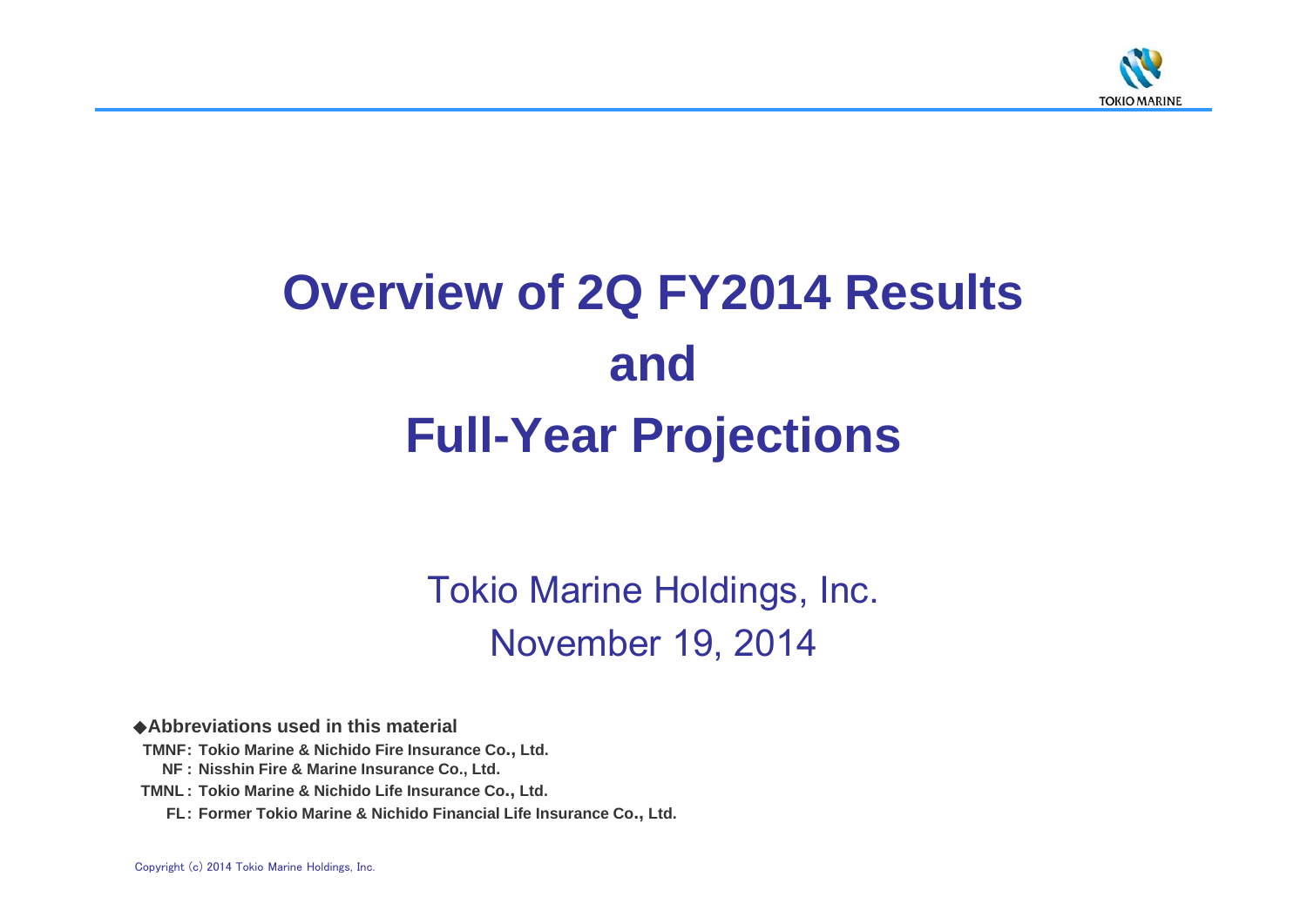# **Table of Contents**



# ■ **I. 2Q FY2014 Results**

#### •**Consolidated Results Overview**

| - Ordinary Income |                                                       |  |
|-------------------|-------------------------------------------------------|--|
|                   | - Ordinary Profit --------------------------------- 4 |  |
|                   |                                                       |  |

#### •**Domestic Non-Life**

| - TMNF 2Q Financial Results ----------------- 6 |  |
|-------------------------------------------------|--|
| - TMNF Combined Ratio ----------------------- 7 |  |
| - TMNF NPW & Loss Ratio --------------------- 8 |  |
| - TMNF Asset Management ------------------ 9    |  |
| - NF 2Q Financial Results ----------------- 10  |  |
|                                                 |  |

#### •**Domestic Life**

– TMNL 2Q Financial Results ----------------11

#### •**International Insurance Business**

- Net Premiums Written -----------------------12
- Adjusted Earnings ----------------------------13
- PHLY / Delphi / TMK (Lloyd's business) --14

#### •**Adjusted Earnings (Group Total)**

– 2Q Results ------------------------------------15

| <b>II. FY2014 Revised Projections</b>                                      |  |
|----------------------------------------------------------------------------|--|
| <b>Consolidated Projections</b>                                            |  |
|                                                                            |  |
| - Net Income                                                               |  |
| <b>Adjusted Earnings (Group Total)</b><br>$\bullet$ . The set of $\bullet$ |  |
| - FY2014 Projections ----------------------------------19                  |  |
| <b>Domestic Non-Life</b>                                                   |  |
| - TMNF FY2014 Financial Projections ---------20                            |  |
| - TMNF Combined Ratio ---------------------------21                        |  |
| TMNF NPW & Loss Ratio --------------------- 22                             |  |
| - NF FY2014 Financial Projections ------- 23                               |  |
| <b>Domestic Life</b>                                                       |  |
| - FY2014 Projections ------------------------------ 24                     |  |
| - TMNL FY2014 Financial Projections ------- 25                             |  |
| <b>International Insurance Business</b>                                    |  |
| - Net Premiums Written ------------------------- 26                        |  |
| Adjusted Earnings ----------------------------- 27                         |  |
| - PHLY / Delphi / TMK (Lloyd's business) ----- 28                          |  |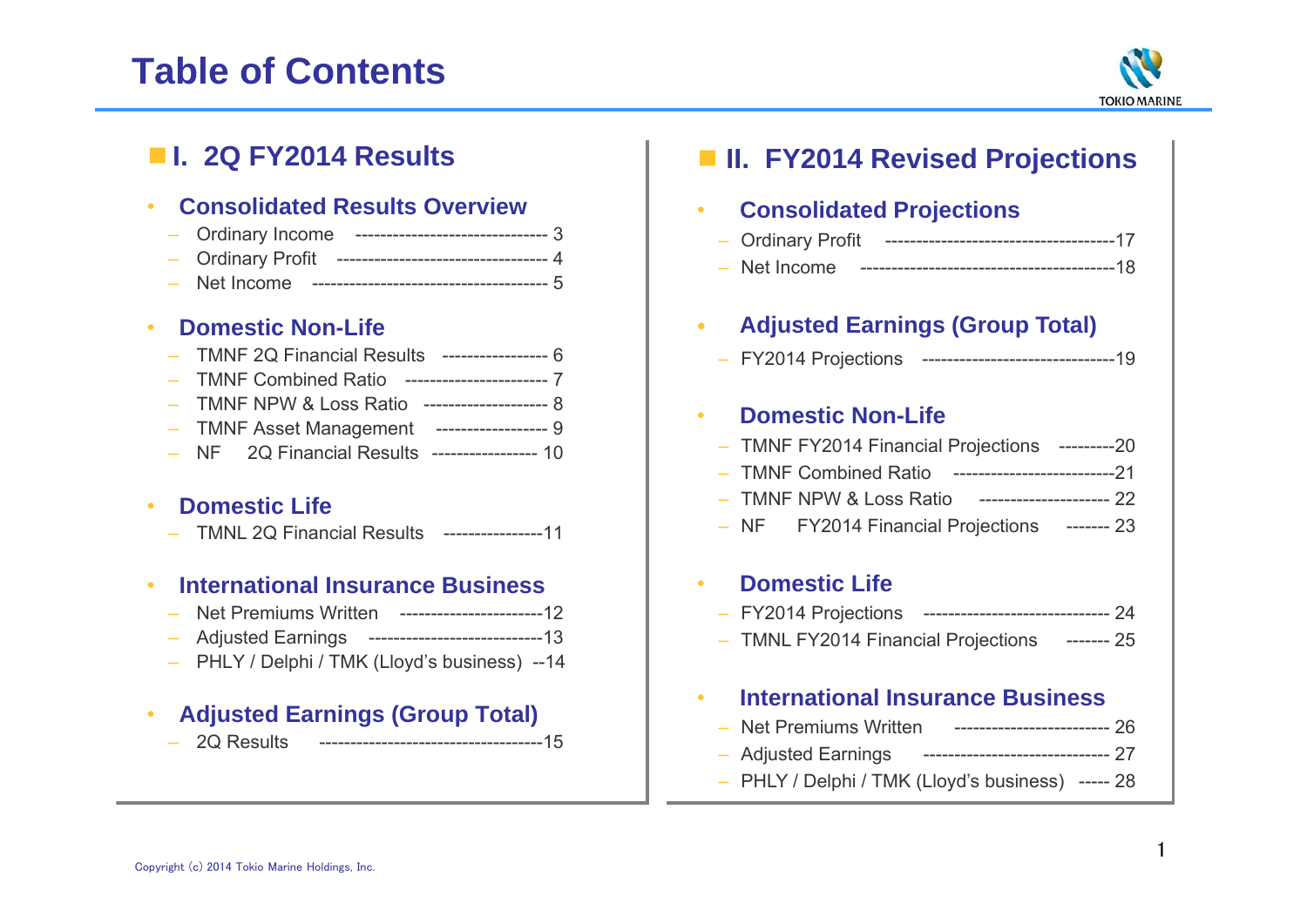

# **I. 2Q FY2014 Results**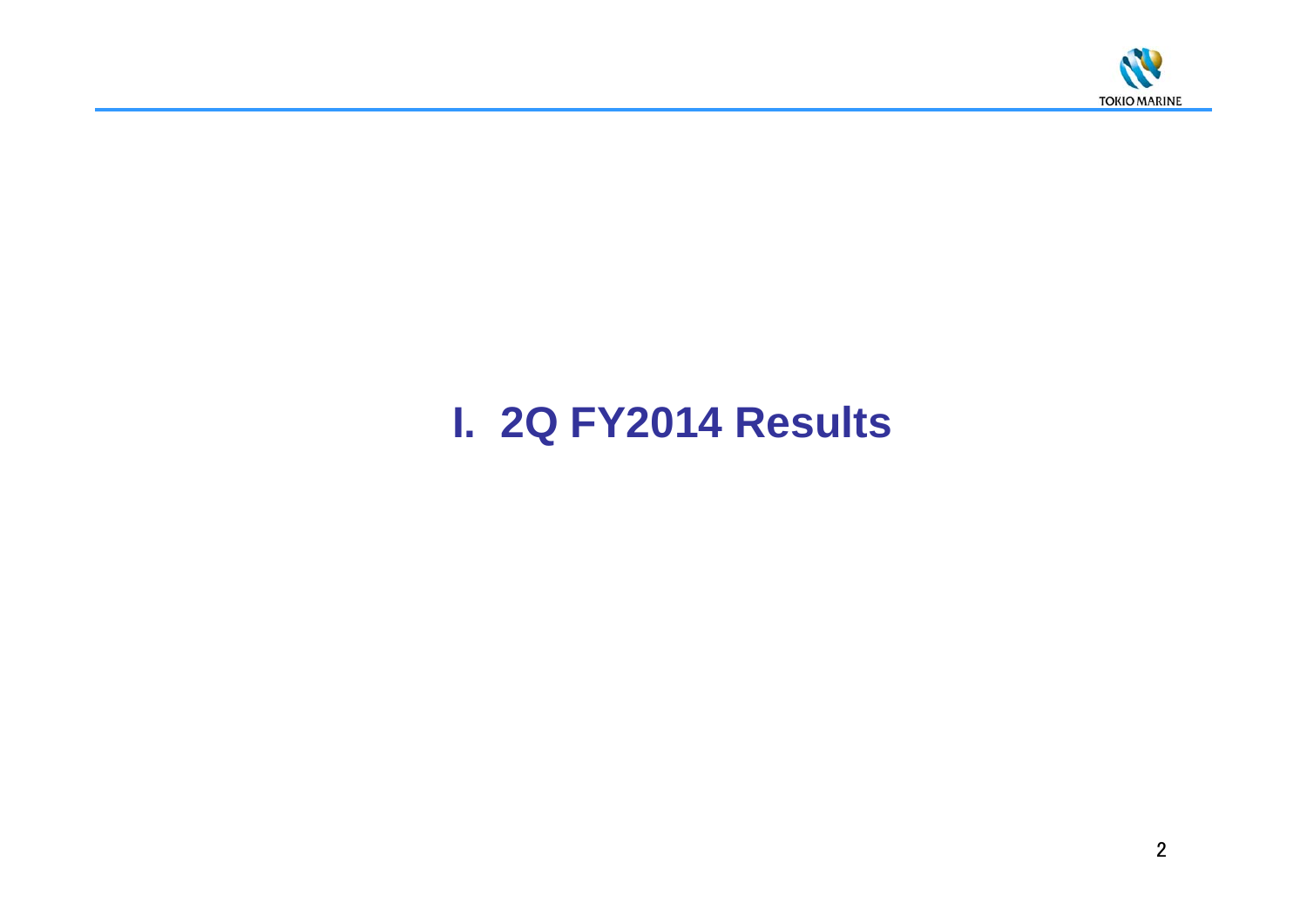# **Ordinary Income**



## **Cordinary Income** (billions of yen)



- Net Premiums Written
	- **Increased in domestic non-life business including TMNF mainly** in auto
	- **Increased at overseas subsidiaries mainly due to organic** growth and depreciation of the yen
- – Life Insurance Premiums
	- **Increased mainly due to an increase in in-force policies at** TMNL and revenue growth at overseas subsidiaries mainly in Asia (excl. Japan)
	- $\bullet$  Decreased at FL due to an increase in the number of surrender associated with the recovery of the market environment
- Investment Income
	- **•** Decreased mainly due to a decrease in investment gains on separate accounts at FL
- **Other** 
	- **Increased mainly due to an increase in amount taken down** from underwriting reserves associated with an increase in the number of surrender at FL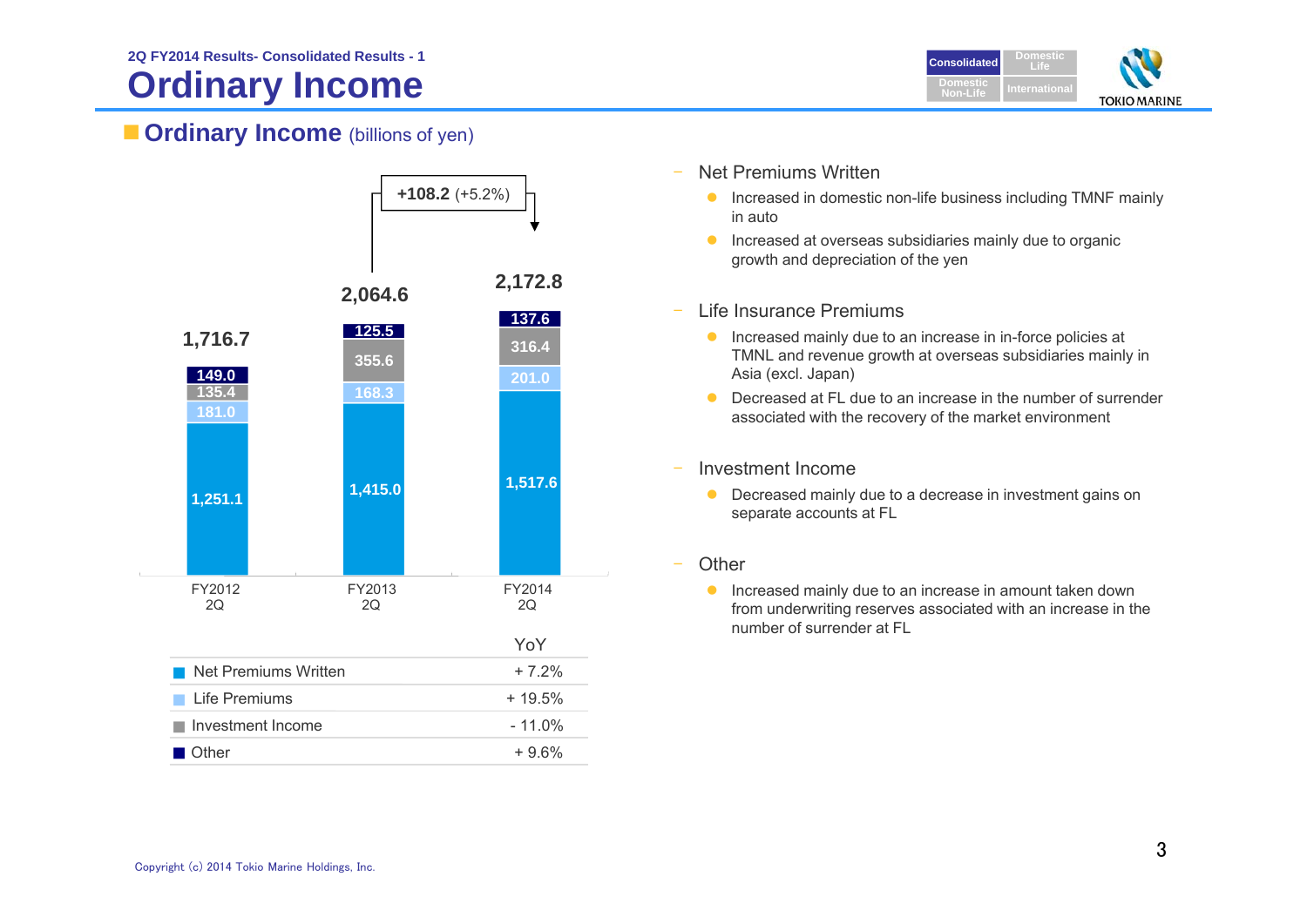# **Ordinary Profit**



## **Crdinary Profit** (billions of yen)



|                                 |       | (billions of yen) |              |         |
|---------------------------------|-------|-------------------|--------------|---------|
|                                 |       | FY2013<br>2Q      | FY2014<br>2Q | Change  |
| Domestic Non-Life (DNL)         |       | 111.5             | 167.3        | 55.8    |
| Domestic Life (DL)              |       | 7.9               | 9.9          | 1.9     |
| Overseas Subsidiaries (Ovs)     |       | 70.4              | 62.3         | $-8.1$  |
| Financial and General (F&G)     |       | 3.0               | 2.8          | $-0.1$  |
| Consolidation Adjustments (Adj) |       | $-44.2$           | $-57.2$      | $-13.0$ |
|                                 | Total | 148.6             | 185.2        | 36.5    |

On pages 4 and 5, figures of each business domain are calculated as follows, and they differ from segment information in the Summary Report:

Domestic Non-Life:Total of TMNF and NF Domestic Life:Total of TMNL and FL

 Consolidation Adjustments:Total of the followings: i) purchase method adjustments, ii) amortization of goodwill and negative goodwill, and iii) others (elimination, etc.)

\* The amount of dividends transferred between overseas subsidiaries which is to be eliminated on a consolidated basis, are deducted from the amount of ordinary income associated with "Overseas Subsidiaries"

Domestic Non-Life

TMNF: Increased by ¥47.3B YoY

- **•** Underwriting profit increased mainly due to:
	- $\checkmark$  Increase in net premiums earned associated with revenue growth
	- $\checkmark$  Decrease in net incurred losses mainly in auto
- $\bullet$  Net investment income and other increased mainly due to:
	- $\checkmark$  Increase in dividends from overseas subsidiaries

NF: Increased by ¥8.4B YoY

- $\bullet$  Increased mainly due to :
	- $\checkmark$  Decrease in net incurred losses mainly in fire and auto
	- $\checkmark$  Increase in amount taken down from catastrophe loss reserves due to the progress of claims payment relating to the snowstorms in Feb. 2014
- Domestic Life
	- **Increased mainly due to:** 
		- $\checkmark$  Increase in in-force policies and net investment income at TMNL
		- $\checkmark$ Decrease in premiums ceded from FL

## Overseas Subsidiaries

 $\bullet$  Decreased mainly due to an increase in natural catastrophe losses and the reversal effect of temporary increase factors in FY2013, despite the positive effect of the depreciation of the yen

## Consolidation Adjustments

 $\bullet$  Negative adjustment increased mainly due to an increase in elimination of intra-group dividends associated with an increase in dividends from consolidated subsidiaries at TMNF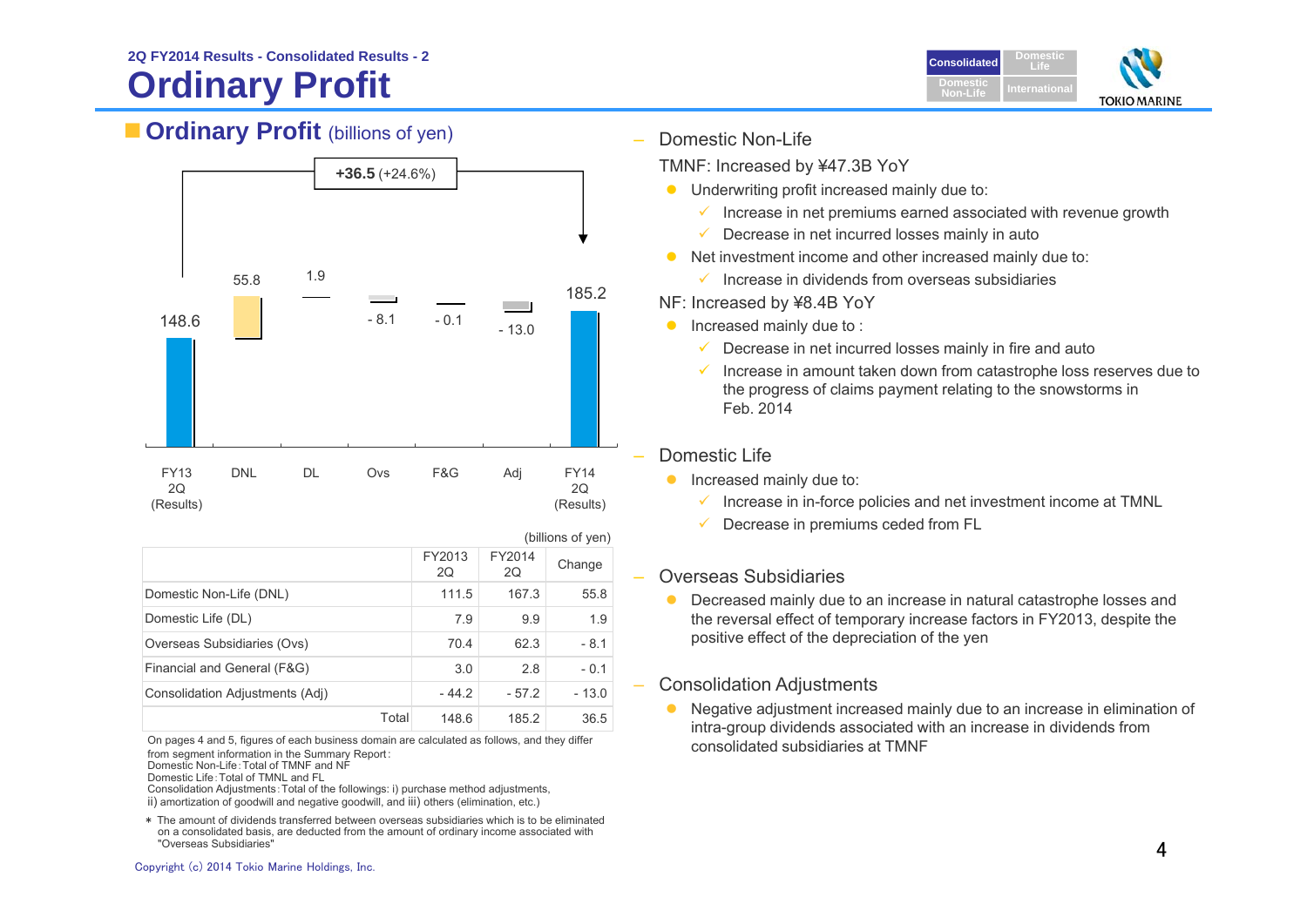# **Net Income**



## **Net Income** (billions of yen)



|                                 |       | (billions of yen) |              |        |
|---------------------------------|-------|-------------------|--------------|--------|
|                                 |       | FY2013<br>2Q      | FY2014<br>2Q | Change |
| Domestic Non-Life (DNL)         |       | 72.2              | 141.6        | 69.4   |
| Domestic Life (DL)              |       | 4.7               | 6.8          | 2.0    |
| Overseas Subsidiaries (Ovs)     |       | 54.5              | 50.8         | $-3.7$ |
| Financial and General (F&G)     |       | 2.0               | 1.8          | $-0.1$ |
| Consolidation Adjustments (Adj) |       | $-42.1$           | $-58.3$      | - 16.1 |
|                                 | Total | 91.4              | 142.9        | 51.5   |

On pages 4 and 5, figures of each business domain are calculated as follows, and they differ

from segment information in the Summary Report:

Domestic Non-Life:Total of TMNF and NF Domestic Life:Total of TMNL and FL

Consolidation Adjustments:Total of the followings: i) purchase method adjustments, ii) amortization of goodwill and negative goodwill, and iii) others (elimination, etc.)

\* The amount of dividends transferred between overseas subsidiaries which is to be eliminated on a consolidated basis, are deducted from the amount of net income associated with "Overseas Subsidiaries"

 $\overline{\phantom{a}}$ Domestic Non-Life

TMNF: Increased by ¥60.5B YoY

- $\bullet$  Increased mainly due to the same factors as in ordinary profit, as well as a decrease in valuation allowance associated with a determination of liquidation of a securities subsidiary
- –Domestic Life
	- **Increased due to the same factors as in ordinary profit**
- Overseas Subsidiaries
	- Decreased due to the same factors as in ordinary profit
- – Consolidation Adjustments
	- Negative adjustment increased due to the same factors as in ordinary profit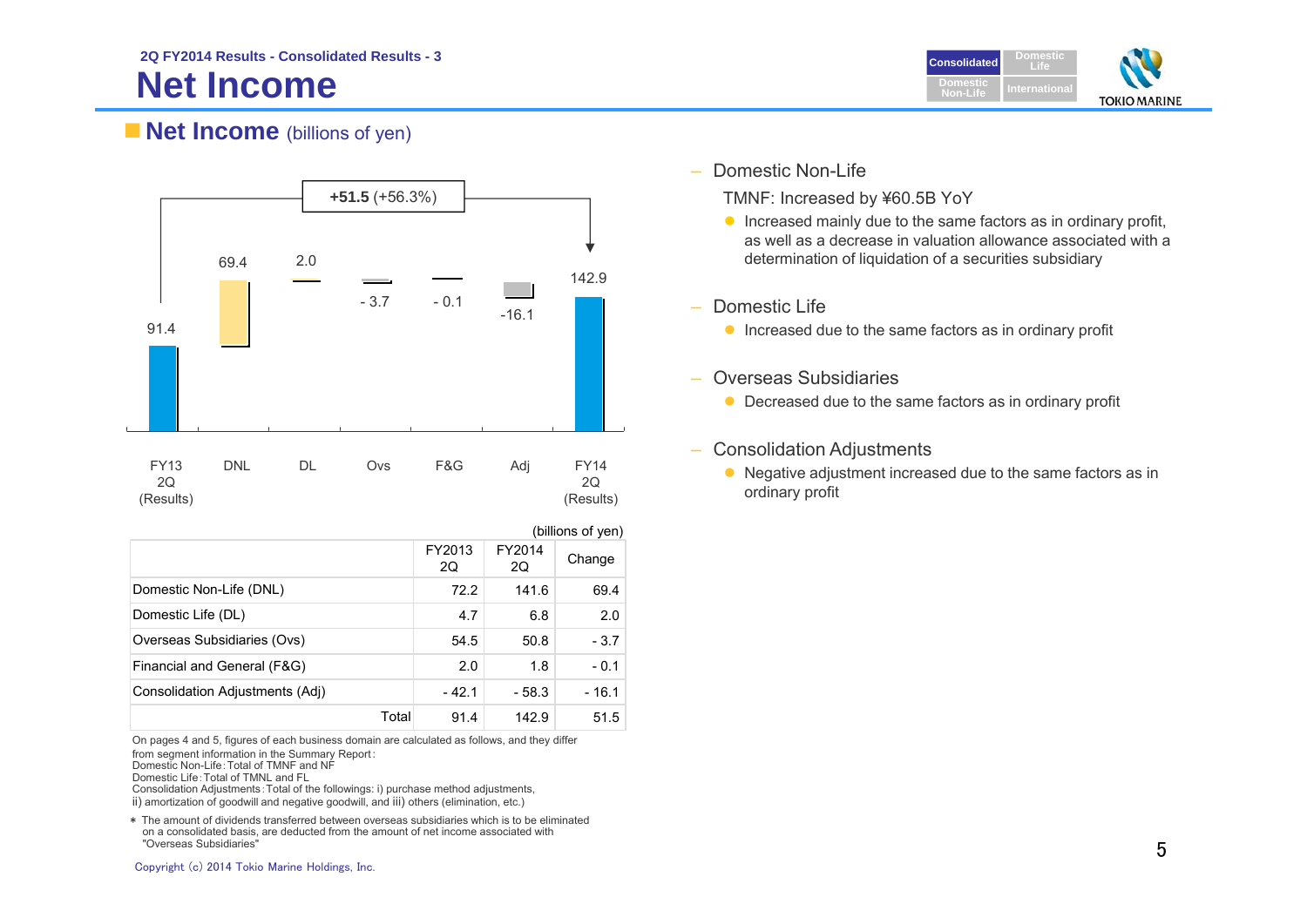### **TMNF Financial Results2Q FY2014 Results - Domestic Non-Life - 1Consolidated Consolidated**



# **Changes in Major P/L Items**

|  |  |                                                    | FY2013<br>2O   | <b>FY2014</b><br>2O |        | YoY           |
|--|--|----------------------------------------------------|----------------|---------------------|--------|---------------|
|  |  |                                                    | <b>Results</b> | <b>Results</b>      | Change | $\frac{0}{0}$ |
|  |  | <b>Underwriting profit/loss</b>                    | 8.2            | 50.1                | 41.8   | 505.2%        |
|  |  | Net premiums written                               | 971.2          | 1,007.9             | 36.7   | 3.8%          |
|  |  | Private insurance                                  | 838.5          | 868.2               | 29.7   | 3.5%          |
|  |  | Net incurred losses*                               | $-625.0$       | $-602.8$            | 22.2   | $-3.6%$       |
|  |  | Private insurance*                                 | $-505.1$       | $-486.2$            | 18.8   | $-3.7%$       |
|  |  | <b>Business expenses</b>                           | $-298.8$       | $-303.9$            | $-5.1$ | 1.7%          |
|  |  | Private insurance                                  | $-273.2$       | $-278.7$            | $-5.4$ | 2.0%          |
|  |  | Provision/Reversal of<br>catastrophe loss reserves | $-24.2$        | $-23.9$             | 0.3    | $-1.4%$       |
|  |  | Net investment income (loss) and other             | 98.9           | 105.4               | 6.5    | 6.6%          |
|  |  | Net investment income/loss                         | 108.9          | 112.2               | 3.3    | 3.1%          |
|  |  | Interest and dividends                             | 87.9           | 103.2               | 15.3   | 17.4%         |
|  |  | Gains/Losses on sales of securities                | 49.7           | 40.1                | $-9.5$ | $-19.3%$      |
|  |  | Impairment losses on securities                    | $-3.5$         | $-0.9$              | 2.5    | $-73.6%$      |
|  |  | Gains/Losses on derivatives                        | $-1.1$         | $-5.3$              | $-4.2$ | 379.1%        |
|  |  | <b>Ordinary profit/loss</b>                        | 107.6          | 155.0               | 47.3   | 44.0%         |
|  |  | <b>Extraordinary gains/losses</b>                  | $-4.5$         | $-10.0$             | $-5.4$ | 117.9%        |
|  |  | <b>Net income/loss</b>                             | 69.7           | 130.2               | 60.5   | 86.9%         |

\*Including loss adjustment expenses

1. Plus and minus of the figures in the above table correspond to positive and negative to profit respectively

2. Private insurance includes all lines excluding compulsory automobile liability insurance and residential earthquake insurance

Underwriting Profit

(billions of yen, except for %)

Increased by ¥41.8B YoY to ¥50.1B

- $\bullet$  Net premiums written (Private insurance)
	- $\lambda$  Increase in all lines mainly in auto (See p.8 for details) (5.3% increase excluding the impact of the reorganization of the U.S. branch as an overseas subsidiary)
- $\bullet$  Net incurred losses (Private insurance)
	- **7** Decrease in net incurred losses relating to natural catastrophes occurred during the period (2Q FY13: approx. ¥19B , 2Q FY14: approx. ¥16B)
	- **T** Net incurred losses other than the above also decreased mainly in auto
- $\bullet$  Business expenses
	- Increase due to the impact of the consumption tax hike and an increase in agency commissions associated with revenue growth, etc.
- $\bullet$  Catastrophe loss reserves
	- **Decrease in net provision due to an increase in amount taken down** in fire associated with the claims payment relating to the snowstorms\*, despite a decrease in amount taken down in auto (Claims paid in 2Q FY14 relating to the snowstorms in Feb. 2014:

approx. ¥42B)

- Net Investment Income and Other (See p.9 for details) Increased by ¥6.5B YoY to ¥105.4B mainly due to an increase in dividends from overseas subsidiaries
- Net Income

Increased by ¥60.5B YoY to ¥130.2B mainly due to a decrease in valuation allowance associated with a determination of liquidation of a securities subsidiary, in addition to the factors above

<sup>(</sup>Notes)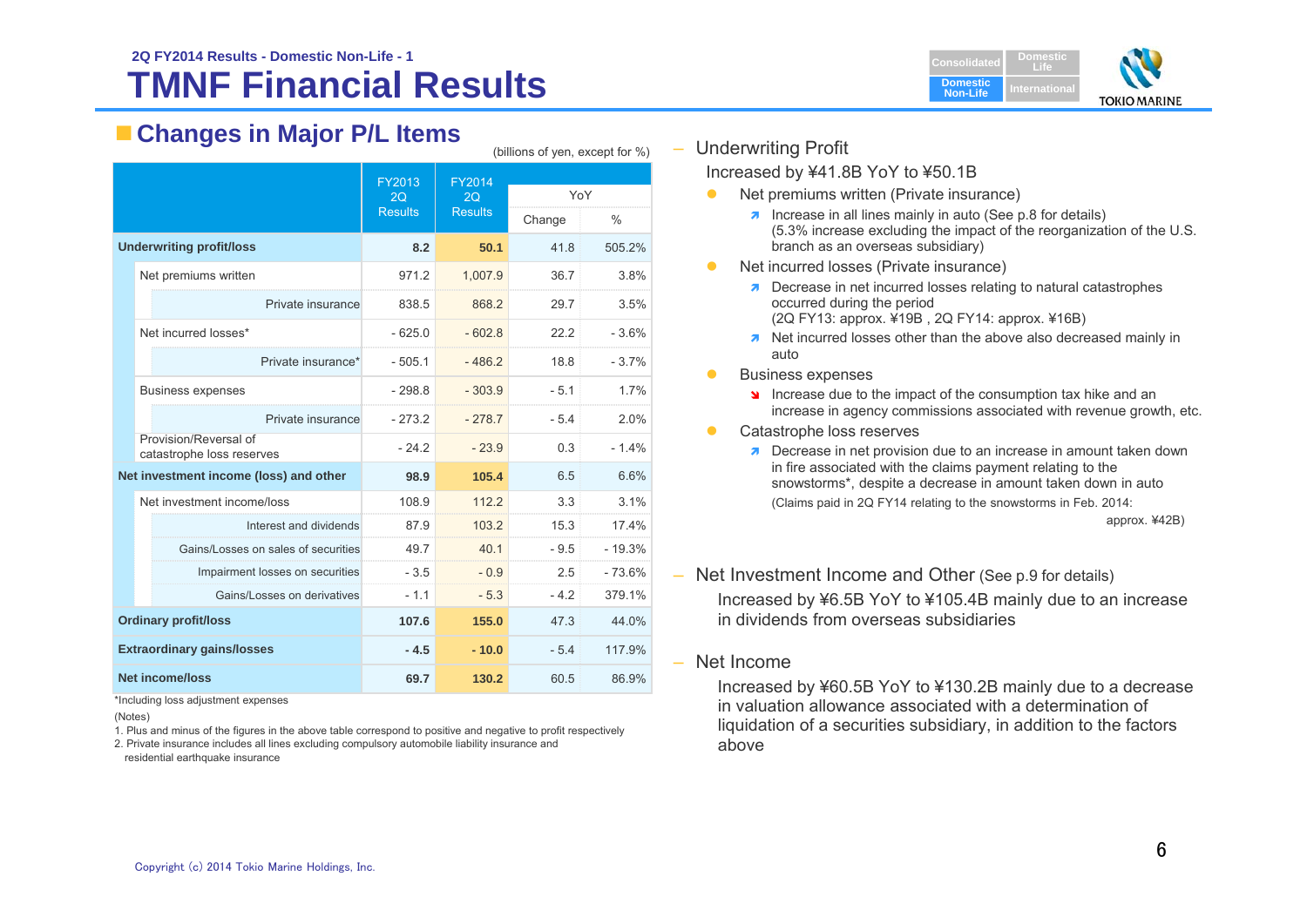### **TMNF Combined Ratio 2Q FY2014 Results- Domestic Non-Life - 2Consolidated Consolidated**



## **Combined Ratio (Private insurance: W/P basis)**

| <b>Combined Ratio</b>       | 97.4%          | 90.9%          |                     | 90.7%<br>$(-0.3pt)$                      |
|-----------------------------|----------------|----------------|---------------------|------------------------------------------|
| <b>Loss Ratio*</b>          | 65.0%          | 58.4%          |                     | 58.5%<br>$(+0.2pt)$                      |
| <b>Expense Ratio</b>        | 32.4%          | 32.6%          |                     | 32.1%<br>$(-0.5pt)$<br>(billions of yen) |
|                             | FY2012<br>2O   | FY2013<br>2O   | <b>FY2014</b><br>2O | YoY                                      |
|                             | <b>Results</b> | <b>Results</b> | <b>Results</b>      | Change                                   |
| <b>Net premiums written</b> | 803.0          | 838.5          | 868.2               | 29.7                                     |
| Net claims paid*            | 521.8          | 489.2          | 508.2               | 19.0                                     |
| <b>Business expenses</b>    | 260.5          | 273.2          | 278.7               | 5.4                                      |
| Corporate expenses          | 108.5          | 111.8          | 107.4               | $-4.4$                                   |
| Agency commissions          | 152.0          | 161.4          | 171.3               | 9.9                                      |
| (Reference)                 |                |                |                     |                                          |
|                             |                |                |                     |                                          |

| <b>Private insurance</b><br><b>E/I</b> loss ratio* | 66.3% | 62.1% | 58.0%    | - 4.1pt |
|----------------------------------------------------|-------|-------|----------|---------|
| Auto insurance<br>E/I loss ratio*                  | 69.1% | 64.3% | $60.0\%$ | - 4.3pt |

\* Including loss adjustment expenses

※( ) : YoY Change

- Loss Ratio
	- W/P basis loss ratio increased by 0.2 points YoY to 58.5%
		- **A** Increase in net premiums written
		- Claims payment relating to the snowstorms in Feb. 2014

### – Expense Ratio

- Improved by 0.5 points YoY to 32.1%
	- **A** Increase in net premiums written
	- Impact of the consumption tax hike
- Combined Ratio
	- W/P basis combined ratio improved by 0.3 points YoY to 90.7% due to the factors above

### (Reference)

- E/I basis loss ratio improved by 4.1 points YoY to 58.0% due to a decrease in net incurred losses in all lines mainly in auto
- E/I basis combined ratio improved by 4.6 points YoY to 90.1%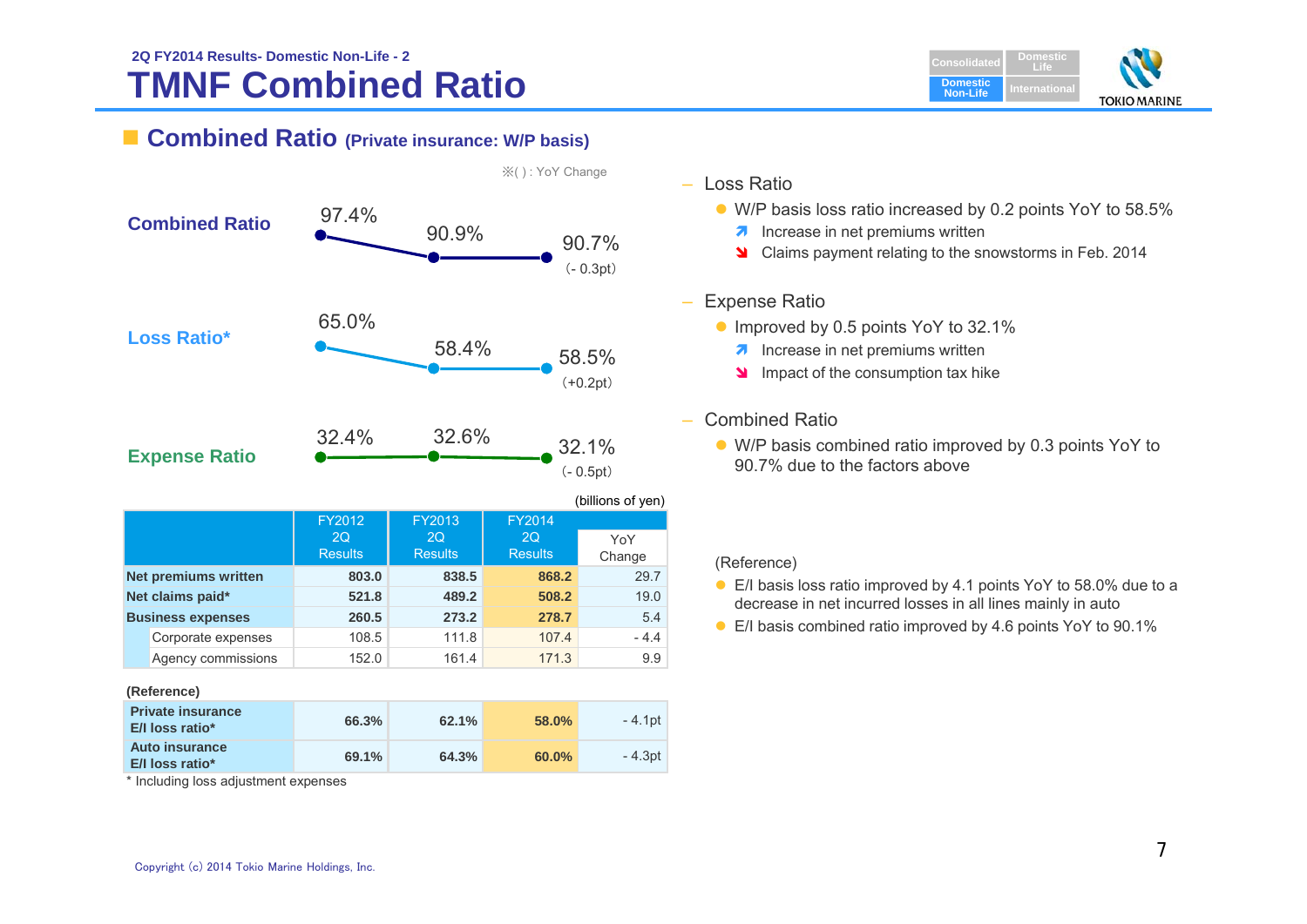

# ■ Net Premiums Written by Line

|                                          | (billions of yen, except for %) |                     |        |      |
|------------------------------------------|---------------------------------|---------------------|--------|------|
|                                          | FY2013<br>2Q                    | <b>FY2014</b><br>2Q | YoY    |      |
|                                          | <b>Results</b>                  | <b>Results</b>      | Change | $\%$ |
| Fire                                     | 114.6                           | 117.3               | 2.6    | 2.3% |
| <b>Marine</b>                            | 32.2                            | 32.8                | 0.6    | 2.0% |
| P.A.                                     | 92.5                            | 96.2                | 3.6    | 3.9% |
| Auto                                     | 466.1                           | 486.9               | 20.8   | 4.5% |
| <b>CALI</b>                              | 131.9                           | 139.1               | 7.1    | 5.4% |
| Other                                    | 133.6                           | 135.4               | 1.7    | 1.3% |
| <b>Total</b>                             | 971.2                           | 1,007.9             | 36.7   | 3.8% |
| <b>Private insurance</b><br><b>Total</b> | 838.5                           | 868.2               | 29.7   | 3.5% |

# **W/P Loss Ratio by Line**

|                                          | FY2013               | <b>FY2014</b>        |               |
|------------------------------------------|----------------------|----------------------|---------------|
|                                          | 2Q<br><b>Results</b> | 2Q<br><b>Results</b> | YoY<br>Change |
| Fire                                     | 51.5%                | 76.4%                | 24.9pt        |
| <b>Marine</b>                            | 65.5%                | 50.4%                | $-15.1pt$     |
| P.A.                                     | 49.7%                | 46.6%                | $-3.0pt$      |
| Auto                                     | 63.7%                | 61.0%                | $-2.7pt$      |
| <b>CALI</b>                              | 90.1%                | 84.7%                | $-5.4pt$      |
| Other                                    | 49.6%                | 44.6%                | $-5.0pt$      |
| <b>Total</b>                             | 62.6%                | 62.1%                | $-0.5pt$      |
| <b>Private insurance</b><br><b>Total</b> | 58.4%                | 58.5%                | 0.2pt         |

### – Major Factors of Changes in NPW

- $\bullet$  Fire: Increased mainly due to revenue growth in the domestic household sector, despite the impact of the reorganization of the U.S. branch as an overseas subsidiary
- Marine: Increased mainly due to revenue growth in hull insurance, despite the impact of the reorganization of the U.S. branch as an overseas subsidiary
- $\bullet$  PA $\cdot$ Increased mainly due to rate revisions associated with revisions of reference-loss-cost rates by the General Insurance Rating Organization of Japan, as well as revenue growth in nationwide group P.A. insurance for employment injury
- $\bullet$  Auto: Increased mainly due to product and rate revisions and an increase in number of polices
- $\bullet$  CALI: Increased mainly due to rate revisions in Apr. 2013
- Other: Increased mainly due to revenue growth in major contracts
- Major Factors of Changes in W/P Loss Ratio
	- $\bullet$  Fire: Worsened mainly due to claims payment relating to the snowstorms in Feb. 2014
	- Marine: Improved mainly due to the reversal effect of a major claims payment in FY2013
	- $\bullet$  P.A.: Improved mainly due to revenue growth
	- $\bullet$  Auto: Improved mainly due to a decrease in the number of claims and revenue growth
	- $\bullet$  CALE Improved mainly due to revenue growth
	- Other: Improved due to revenue growth and the reversal effect of a major claims payment in FY2013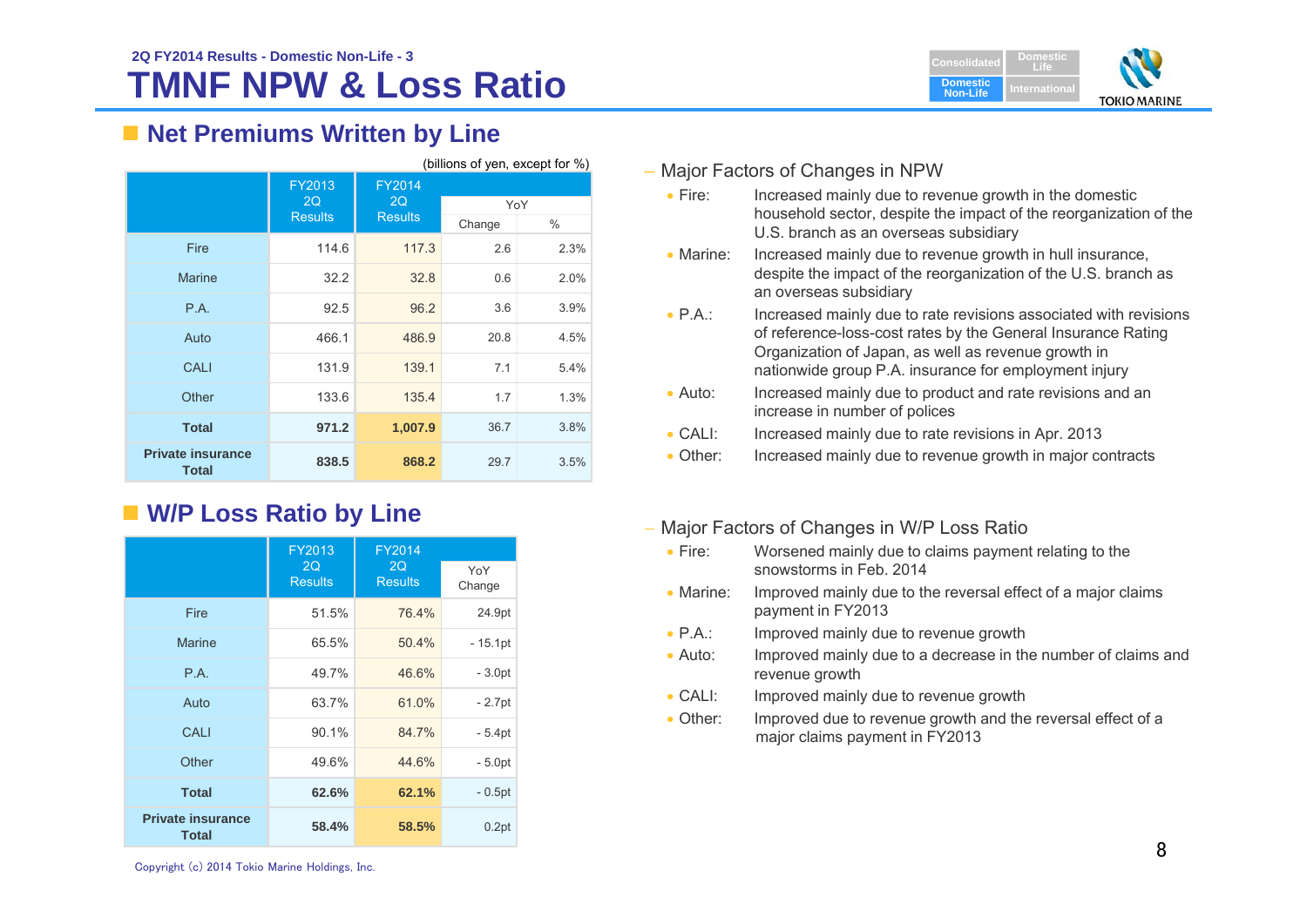

# **TMNF Net Investment Income and Other**

|                                                      |                |                | (billions of yen) |
|------------------------------------------------------|----------------|----------------|-------------------|
|                                                      | FY2013<br>20   | FY2014<br>20   |                   |
|                                                      | <b>Results</b> | <b>Results</b> | YoY<br>Change     |
| Net investment income and other                      | 98.9           | 105.4          | 6.5               |
| Net investment income                                | 108.9          | 112.2          | 3.3               |
| Net interest and dividends income                    | 61.8           | 78.2           | 16.4              |
| Interest and dividends income                        | 87.9           | 103.2          | 15.3              |
| Dividends from domestic stocks                       | 26.4           | 31.0           | 4.5               |
| Dividends from foreign stocks                        | 28.8           | 41.3           | 12.5              |
| Income from domestic bonds                           | 16.0           | 14.9           | $-1.1$            |
| Income from foreign bonds                            | 3.7            | 2.1            | $-1.6$            |
| Income from other foreign securities*                | 3.5            | 6.2            | 2.6               |
| Transfer of investment income<br>on deposit premiums | $-260$         | $-24.9$        | 1.0               |
| Net capital gains                                    | 47.0           | 33.9           | $-13.0$           |
| Gains/Losses on sales of securities                  | 49.7           | 40.1           | $-9.5$            |
| Impairment losses on securities                      | $-3.5$         | $-0.9$         | 2.5               |
| Impairment losses on domestic stocks                 | $-0.5$         | $-0.9$         | $-0.3$            |
| Gains/Losses on derivatives                          | $-1.1$         | $-5.3$         | $-4.2$            |
| Other investment income and expenses                 | 0.8            | $-10$          | $-1.8$            |
| Others (Gains/Losses on foreign exchange, etc.)      | 1.0            | 1.1            | 0.0               |
| Other ordinary income and expenses                   | $-9.9$         | $-6.7$         | 3.1               |

\* Income from foreign securities excluding foreign stocks and foreign bonds

# **Example Sales of Business-Related Equities**

|                                    |                             |                      | (billions of yen) |
|------------------------------------|-----------------------------|----------------------|-------------------|
|                                    | FY2013                      |                      |                   |
|                                    | <b>2Q</b><br><b>Results</b> | 2O<br><b>Results</b> | YoY<br>Change     |
| Sales of business-related equities | 56                          | 54                   | $-2$              |
|                                    |                             |                      |                   |

– Net investment income and other increased by ¥6.5B YoY to ¥105.4B

- Net interest and dividends income increased by ¥16.4B YoY to ¥78.2B
	- **A** Dividends from foreign stocks:
		- $\checkmark$ Increase in dividends from overseas subsidiaries
	- **7** Dividends from domestic stocks:
		- $\checkmark$  Increase in dividends from business-related equities
- Net capital gains decreased by ¥13.0B YoY to ¥33.9B
	- **S** Gains/Losses on sales of securities:
		- $\checkmark$  Due to the reversal effect of sales of domestic bonds in FY2013
	- Stains/Losses on derivatives:
		- ✓ Due to an increase in net losses on hedges mainly owing to the decline in interest rates and the depreciation of the yen
- Other ordinary income and expenses improved by ¥3.1B YoY to  $4 - 6.7B$

– Sales of business-related equities decreased by ¥2B YoY to ¥54B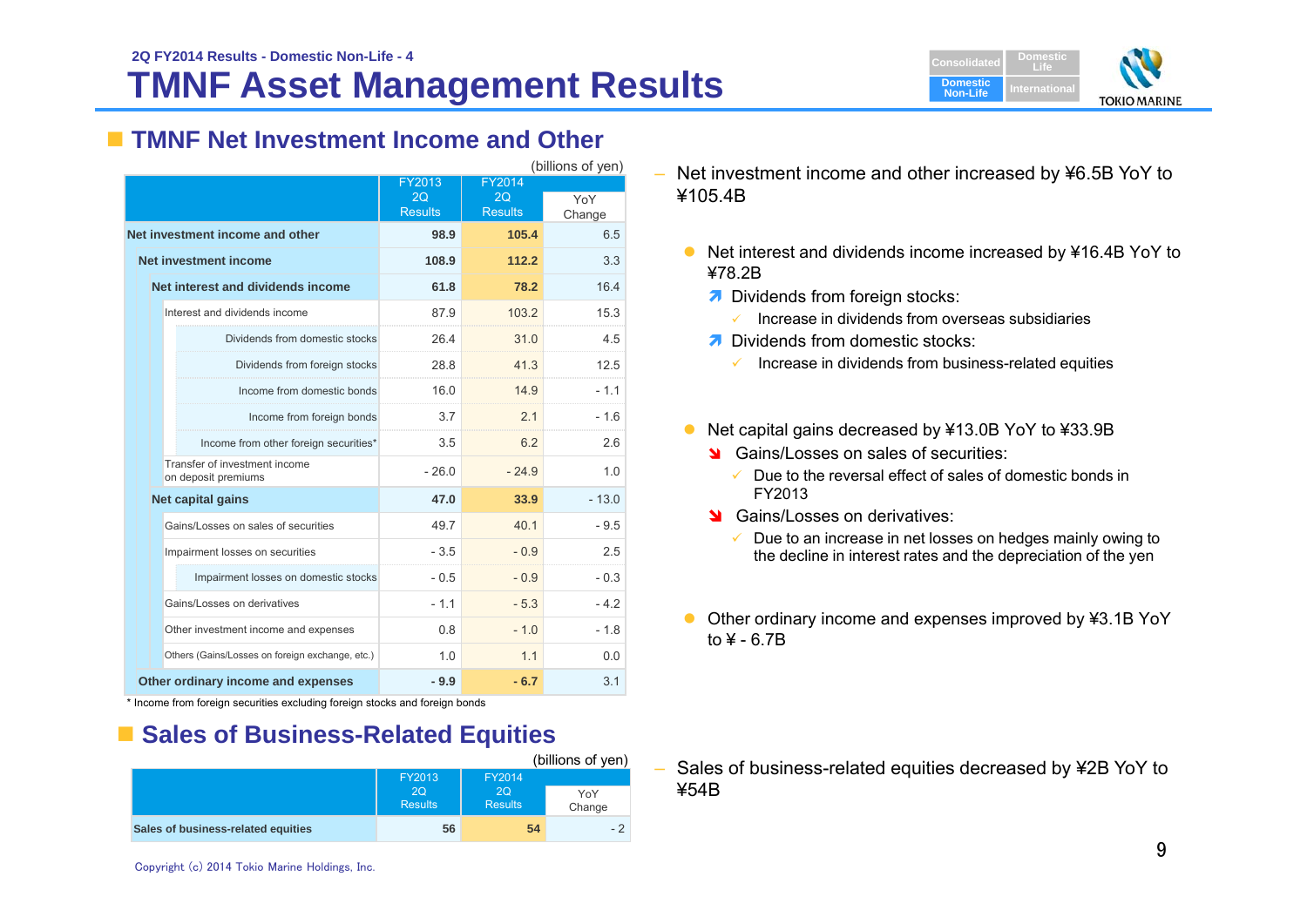

# **Changes in Major P/L Items**

| (billions of yen, except for %)                   |                                                    |                      |                      |          |           |
|---------------------------------------------------|----------------------------------------------------|----------------------|----------------------|----------|-----------|
|                                                   |                                                    | FY2013               | FY2014               |          |           |
|                                                   |                                                    | 2Q<br><b>Results</b> | 2Q<br><b>Results</b> | YoY      |           |
|                                                   |                                                    |                      |                      | Change   | $\%$      |
|                                                   | <b>Underwriting profit/loss</b>                    | 2.5                  | 11.2                 | 8.6      | 344.5%    |
|                                                   | Net premiums written                               | 69.1                 | 68.7                 | $-0.4$   | $-0.7%$   |
|                                                   | Private insurance                                  | 59.1                 | 58.2                 | $-0.8$   | $-1.5%$   |
|                                                   | Net incurred losses*                               | $-43.3$              | $-37.3$              | 5.9      | $-13.8%$  |
|                                                   | Private insurance*                                 | $-34.8$              | $-29.2$              | 5.5      | $-15.9%$  |
|                                                   | <b>Business expenses</b>                           | $-22.3$              | $-22.1$              | 0.2      | $-1.1\%$  |
|                                                   | Private insurance                                  | $-20.0$              | $-19.6$              | 0.3      | $-1.7%$   |
|                                                   | Provision/Reversal of<br>catastrophe loss reserves | $-1.9$               | 0.6                  | 2.5      | $-133.9%$ |
|                                                   | Net investment income (loss) and other             | 1.6                  | 1.2                  | $-0.3$   | $-21.8%$  |
|                                                   | Net investment income/loss                         | 1.7                  | 1.3                  | $-0.4$   | $-23.0%$  |
|                                                   | Interest and dividends                             | 2.3                  | 2.2                  | $-0.0$   | $-2.6%$   |
|                                                   | Gains/Losses on sales of securities                | 0.6                  | 0.1                  | $-0.5$   | $-82.3%$  |
|                                                   | Impairment losses on securities                    | $\overline{a}$       | $-0.0$               | $-0.0$   |           |
|                                                   | <b>Ordinary profit/loss</b>                        | 3.8                  | 12.3                 | 8.4      | 220.0%    |
| <b>Extraordinary gains/losses</b>                 |                                                    | $-0.0$               | $-0.1$               | $-0.0$   |           |
| <b>Net income/loss</b>                            |                                                    | 2.5                  | 11.4                 | 8.9      | 356.2%    |
| Loss ratio (All lines total, W/P basis)*          |                                                    | 61.7%                | 64.2%                | 2.4pt    |           |
| <b>Expense ratio (All lines total, W/P basis)</b> |                                                    | 32.3%                | 32.2%                | $-0.1pt$ |           |
| <b>Combined ratio*</b>                            |                                                    | 94.0%                | 96.3%                | 2.3pt    |           |

## ‒ Underwriting Profit

- Increased by ¥8.6B YoY to ¥11.2B
	- **Decrease in net premiums written due to a decrease in** fire mainly in long-term policies, despite a revenue growth in auto owing to an increase in new policies and rate revisions
	- Decrease in net incurred losses mainly in fire and auto
	- $\lambda$  Increase in amount taken down from catastrophe loss reserves associated with claims payment relating to the snowstorms in Feb. 2014
- ‒ Net Investment Income and Other
	- Decreased by ¥0.3B YoY to ¥1.2B mainly due to a decrease in gains on sales of securities

### Net Income

‒

● Accordingly, increased by ¥8.9B to ¥11.4B

\* Including loss adjustment expenses

(Notes)

1. Plus and minus of the figures in the above table correspond to positive and negative to profit respectively

<sup>2.</sup> Private insurance includes all lines excluding compulsory automobile liability insurance and residential earthquake insurance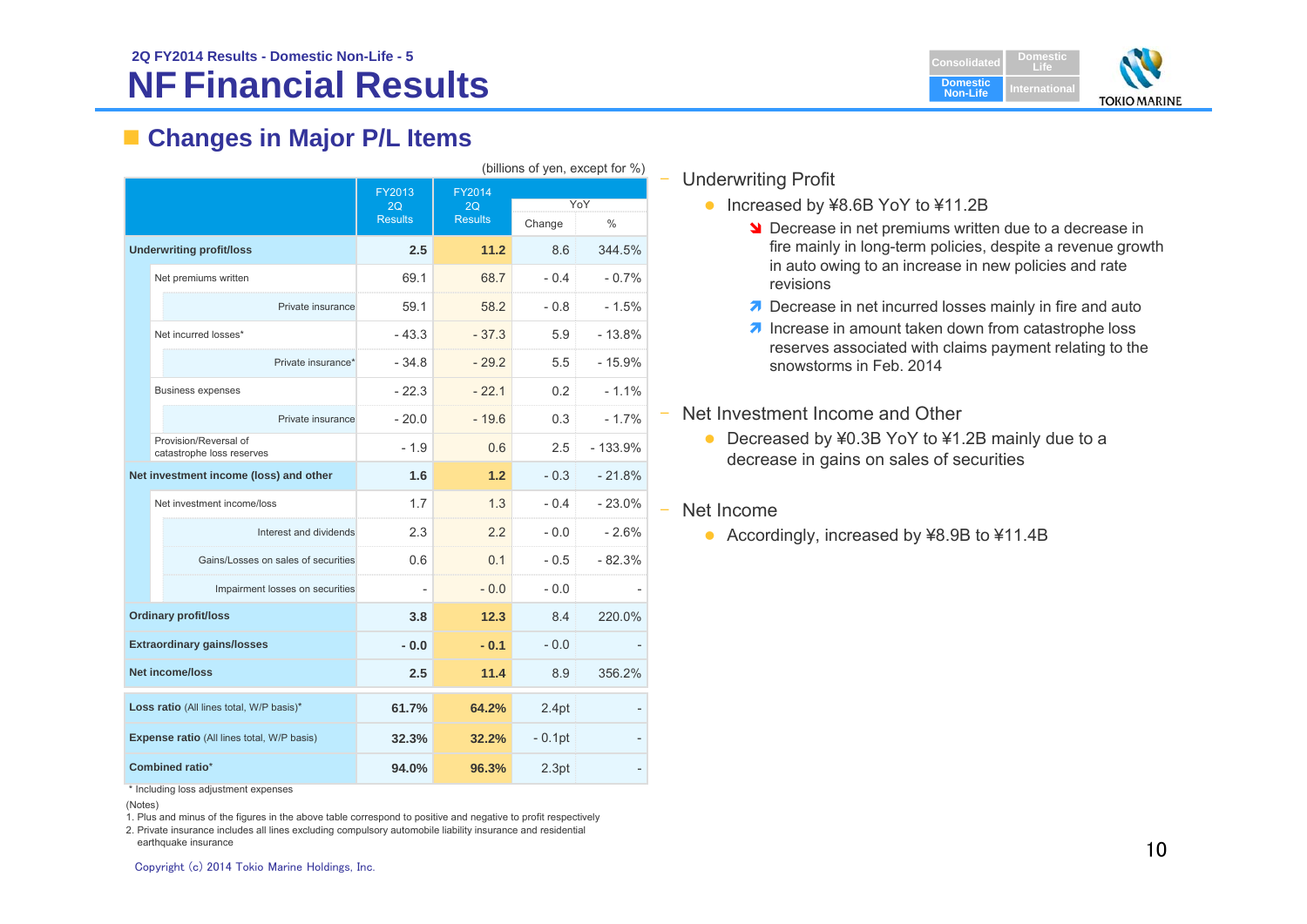### **TMNL Financial Results 2Q FY2014 Results - Domestic Life -1Consolidated Consolidated Consolidated Consolidated Consolidated**



# **Annualized Premiums (ANP) and Key Figures**



(billions of yen)

- New Policies ANP
	- Increased by 26.9% YoY due to favorable sales growth in the first-sector line and individual annuity
- In-force Policies ANP
	- Increased by 7.0% from the end of FY2013 (YoY increase of 14.7%) due to a steady increase in in-force policies
- – Insurance Premiums and Other
	- Increased by ¥50.5B YoY to ¥344.7B due to a favorable increase in new policies and in-force policies
- Net Income
	- Increased by ¥0.8B YoY to ¥5.9B due to an increase in insurance premiums and other as mentioned above, and an increase in investment income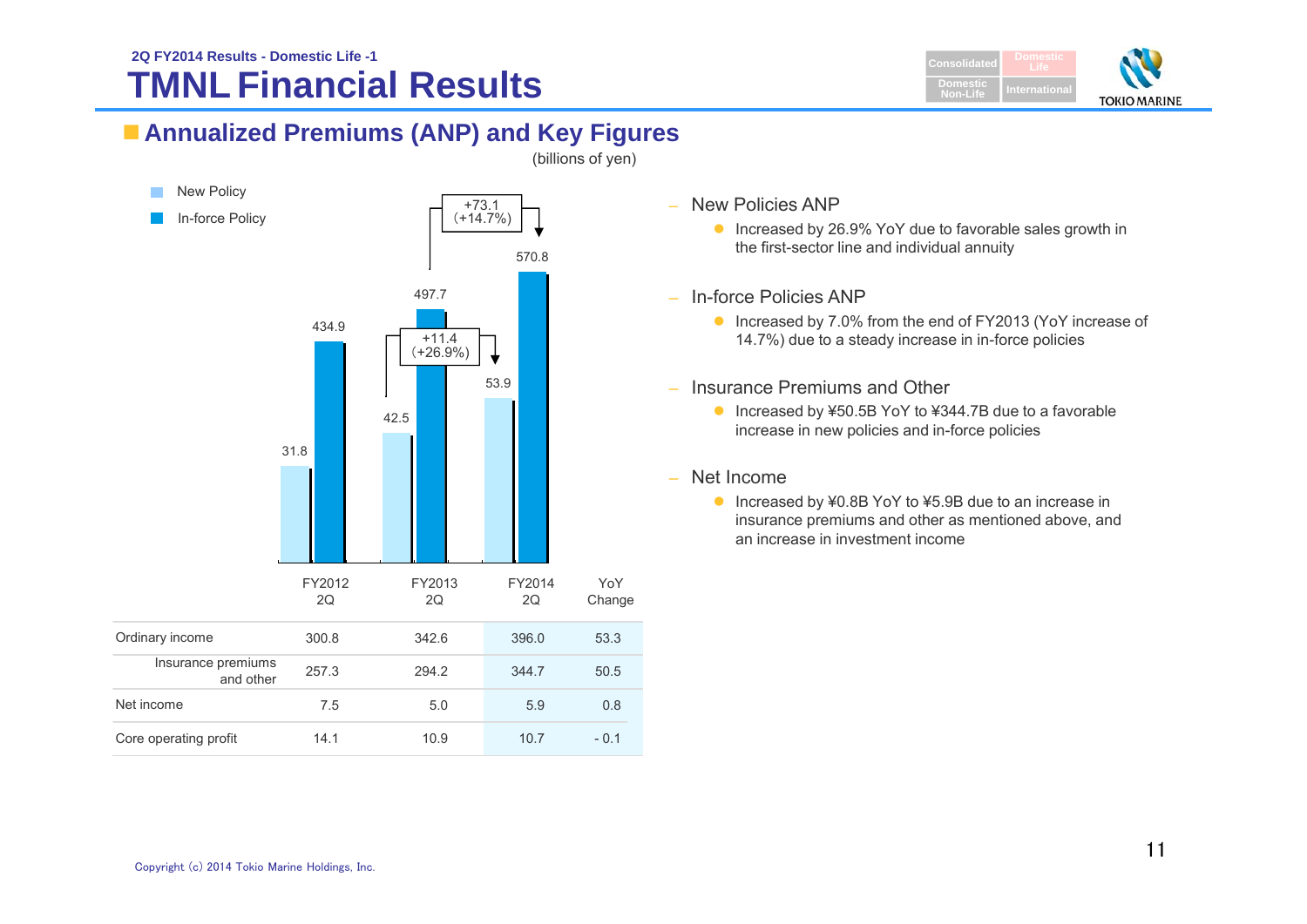

# **Net Premiums Written (NPW)**

| (DIIIIOITS OF YELL, EXCEPT TO 70) |                                   |                         |                         |        |      |                           |
|-----------------------------------|-----------------------------------|-------------------------|-------------------------|--------|------|---------------------------|
|                                   |                                   | FY2013                  | FY2014                  |        |      |                           |
|                                   |                                   | 2Q<br><b>Results</b>    | 2Q<br><b>Results</b>    | YoY    |      | (Ref.)                    |
|                                   | Applied FX rate<br>(USD/JPY)      | As of end-<br>Jun. 2013 | As of end-<br>Jun. 2014 | Change | $\%$ | YoY<br>(Excluding         |
|                                   |                                   | JPY 98.5                | JPY 101.3               |        |      | FX effects) <sup>*2</sup> |
|                                   | North America                     | 240.1                   | 263.2                   | 23.1   | 10%  | 7%                        |
|                                   | Europe<br>(incl. Middle East)     | 76.3                    | 77.4                    | 1.1    | 1%   | $-12%$                    |
|                                   | South &<br><b>Central America</b> | 50.2                    | 64.1                    | 13.8   | 28%  | 23%                       |
|                                   | Asia                              | 50.3                    | 52.9                    | 2.5    | 5%   | 4%                        |
|                                   | Reinsurance                       | 70.4                    | 85.1                    | 14.7   | 21%  | 14%                       |
| Total Non-Life <sup>*1</sup>      |                                   | 487.4                   | 542.8                   | 55.3   | 11%  | 6%                        |
| Life                              |                                   | 34.1                    | 55.3                    | 21.1   | 62%  | 57%                       |
| <b>Total</b>                      |                                   | 521.4                   | 598.1                   | 76.6   | 15%  | 9%                        |

\*2: Excluding FX effects due to yen conversion \*1: Total Non-Life figures include some life insurance figures of composite overseas subsidiaries  Net premiums written increased by 15% YoY mainly due to the progress of growth measures in each business segment and the depreciation of the yen

North America

 $\bullet$  Increased mainly due to rate increases on the renewal book and strong sales in new business at Philadelphia and Delphi

### Europe

 $(b)$ illians of yen, except for  $\frac{1}{b}$ 

 $\bullet$  Increased due to the depreciation of the yen, although NPW on a local currency basis decreased mainly due to the softening of the market

South & Central America

 $\bullet$  Increased due to strong sales of auto insurance in Brazil, the mainstay product in the local business

### Asia

 $\bullet$  Increased mainly due to strong sales of auto insurance in Malaysia and India, despite the decrease in Thailand due to the slowdown in auto sales

### Reinsurance

 $\bullet$  Increased mainly due to the expansion of non-catastrophe business and multi-year policies, despite the softening of the market

### Life

 $\bullet$ Increased due to sales growth in Singapore and Malaysia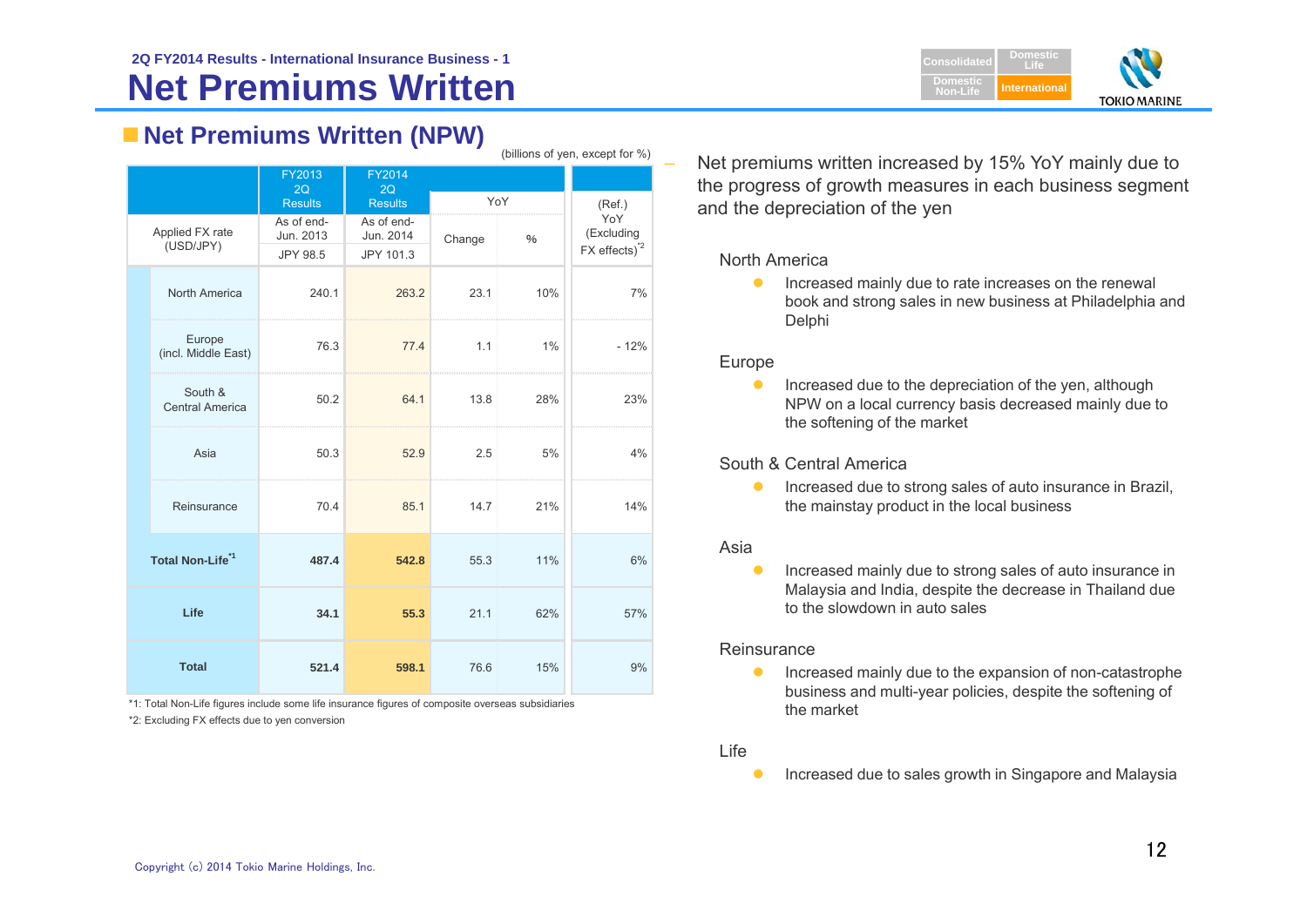### **2Q FY2014 Results - International Insurance Business - 2**

# **Adjusted Earnings**

# **Adjusted Earnings**

|                                    | (billions of yen, except for %)   |                         |                         |         |        |                    |  |
|------------------------------------|-----------------------------------|-------------------------|-------------------------|---------|--------|--------------------|--|
|                                    |                                   | FY2013                  | FY2014                  |         |        |                    |  |
|                                    |                                   | 2Q<br><b>Results</b>    | 2Q<br><b>Results</b>    | YoY     |        | (Ref.)             |  |
|                                    | Applied FX rate                   | As of end-<br>Jun. 2013 | As of end-<br>Jun. 2014 | Change  | $\%$   | YoY<br>(Excluding  |  |
|                                    | (USD/JPY)                         | JPY 98.5                | JPY 101.3               |         |        | $FX$ effects) $^2$ |  |
|                                    | North America                     | 34.9                    | 30.6                    | $-4.2$  | $-12%$ | $-15%$             |  |
|                                    | Europe<br>(incl. Middle East)     | 10.9                    | 8.3                     | $-2.5$  | $-23%$ | $-34%$             |  |
|                                    | South &<br><b>Central America</b> | 1.0                     | 3.1                     | 2.0     | 190%   | 179%               |  |
|                                    | Asia                              | 15.4                    | 9.7                     | $-5.7$  | $-37%$ | $-38%$             |  |
|                                    | Reinsurance                       | 7.2                     | 5.6                     | $-1.5$  | $-22%$ | $-26%$             |  |
| Total Non-Life <sup>*1</sup>       |                                   | 71.0                    | 57.7                    | $-13.2$ | $-19%$ | $-23%$             |  |
| Life                               |                                   | 0.7                     | 3.9                     | 3.2     | 431%   | 393%               |  |
| <b>Total</b><br>(After adjustment) |                                   | 71.0                    | 61.1                    | $-9.9$  | $-14%$ | $-18%$             |  |

\*1: Total Non-Life figures include some life insurance figures of composite overseas subsidiaries \*2: Excluding FX effects due to yen conversion

 Steady progress in light of FY2014 projections\*, although decreased YoY mainly due to natural catastrophe losses and the reversal effect of a decrease in reserves in FY2013 related to Thai flood

> \* Original projections for FY2014 full year results: ¥105B (Progress: approx. 58%)

### North America

• Decreased mainly due to an increase in natural catastrophe losses at Philadelphia and a decrease in realized gain at Delphi

### Europe

–

- Decreased mainly due to the following factors:
	- i. Reversal effect of a decrease in reserves recorded in FY2013
	- ii. Decrease in foreign exchange gains associated with the depreciation of the dollar to the pound

### South & Central America

**Increased mainly due to organic growth and improved combined** ratio in auto business in Brazil

### Asia

• Decreased mainly due to the reversal effect of a decrease in reserves related to Thai flood recorded in FY2013

### Reinsurance

- Decreased mainly due to the following factors:
	- i. Decrease in foreign exchange gains associated with the depreciation of the dollar to the pound
	- ii. Impact of natural catastrophe losses (including an increase in reserves for claims occurred in the previous years)

### Life

**Increased mainly due to an increase in new policies in** Singapore

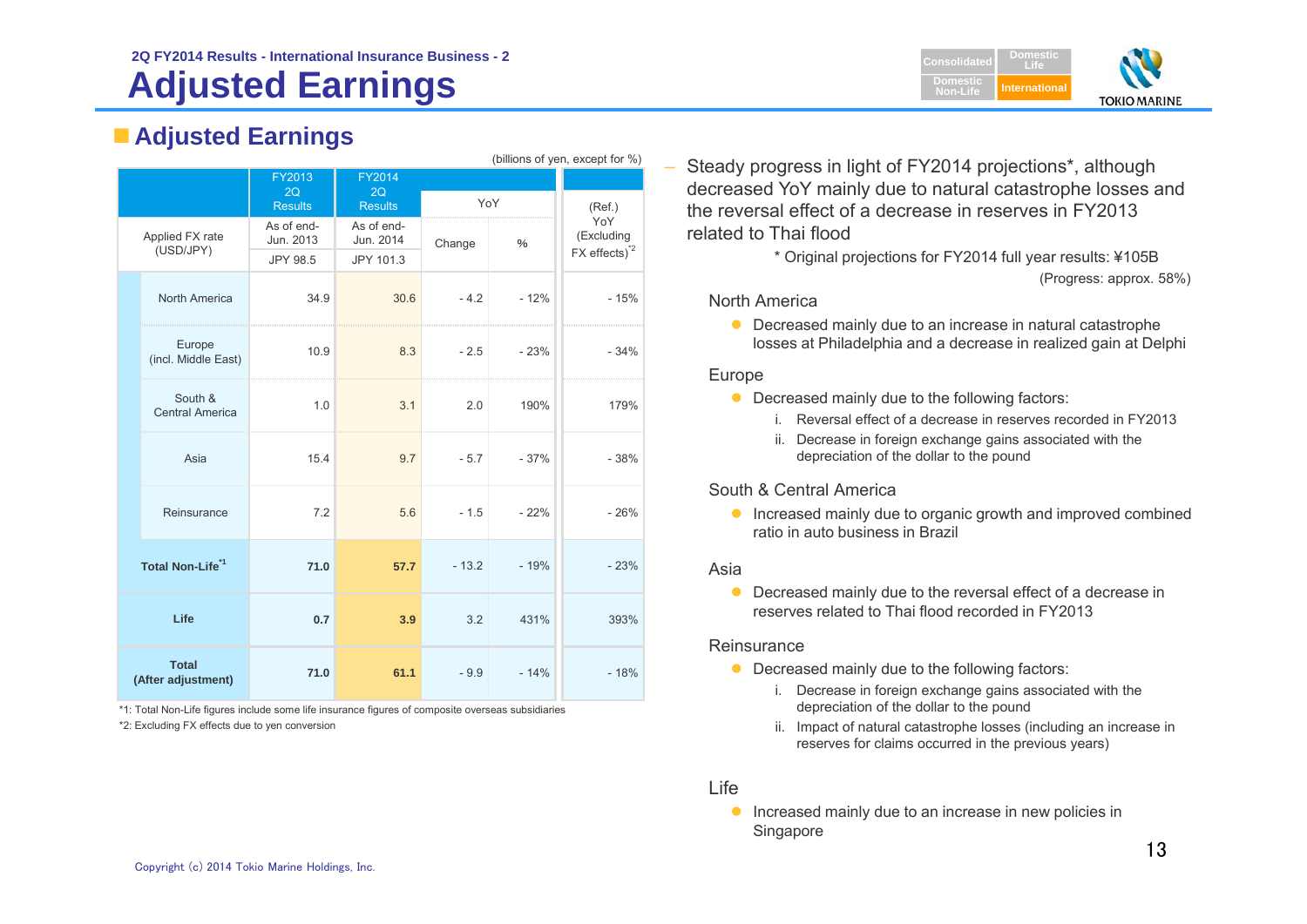# **PHLY / Delphi / TMK (Lloyd's business)**



# **Net Premiums Written**

(billions of yen, except for %)

|                                                       | <b>FY2013</b><br><b>2Q</b> | <b>FY2014</b><br>2Q     |        |       |                   |
|-------------------------------------------------------|----------------------------|-------------------------|--------|-------|-------------------|
|                                                       | <b>Results</b>             | <b>Results</b>          | YoY    |       | (Ref.)            |
| Applied FX rate                                       | As of end-<br>Jun. 2013    | As of end-<br>Jun. 2014 | Change | $\%$  | YoY<br>(Excluding |
| (USD/JPY)                                             | <b>JPY 98.5</b>            | JPY 101.3               |        |       | FX effects)       |
| Philadelphia                                          | 117.0                      | 132.5                   | 15.5   | 13%   | 10%               |
| Delphi                                                | 91.8                       | 100.3                   | 8.5    | 9%    | 6%                |
| Tokio Marine Kiln (Lloyd's business)<br>(former Kiln) | 62.7                       | 62.9                    | 0.2    | $0\%$ | $-13%$            |

\* Excluding FX effects due to yen conversion

# **Adjusted Earnings**

|                                                       |                            | (billions of yen, except for %) |        |         |                   |
|-------------------------------------------------------|----------------------------|---------------------------------|--------|---------|-------------------|
|                                                       | <b>FY2013</b><br><b>2Q</b> | <b>FY2014</b><br>-2Q            |        |         |                   |
|                                                       | <b>Results</b>             | <b>Results</b>                  |        | YoY     | (Ref.)            |
| Applied FX rate                                       | As of end-<br>Jun. 2013    | As of end-<br>Jun. 2014         | Change | $\%$    | YoY<br>(Excluding |
| (USD/JPY)                                             | <b>JPY 98.5</b>            | JPY 101.3                       |        |         | FX effects)       |
| Philadelphia                                          | 16.4                       | 12.8                            | $-3.5$ | $-22\%$ | $-24%$            |
| Delphi                                                | 17.2                       | 15.8                            | $-1.3$ | - 8%    | $-11%$            |
| Tokio Marine Kiln (Lloyd's business)<br>(former Kiln) | 10.2                       | 9.1                             | $-1.0$ | - 11%   | - 22%             |

\* Excluding FX effects due to yen conversion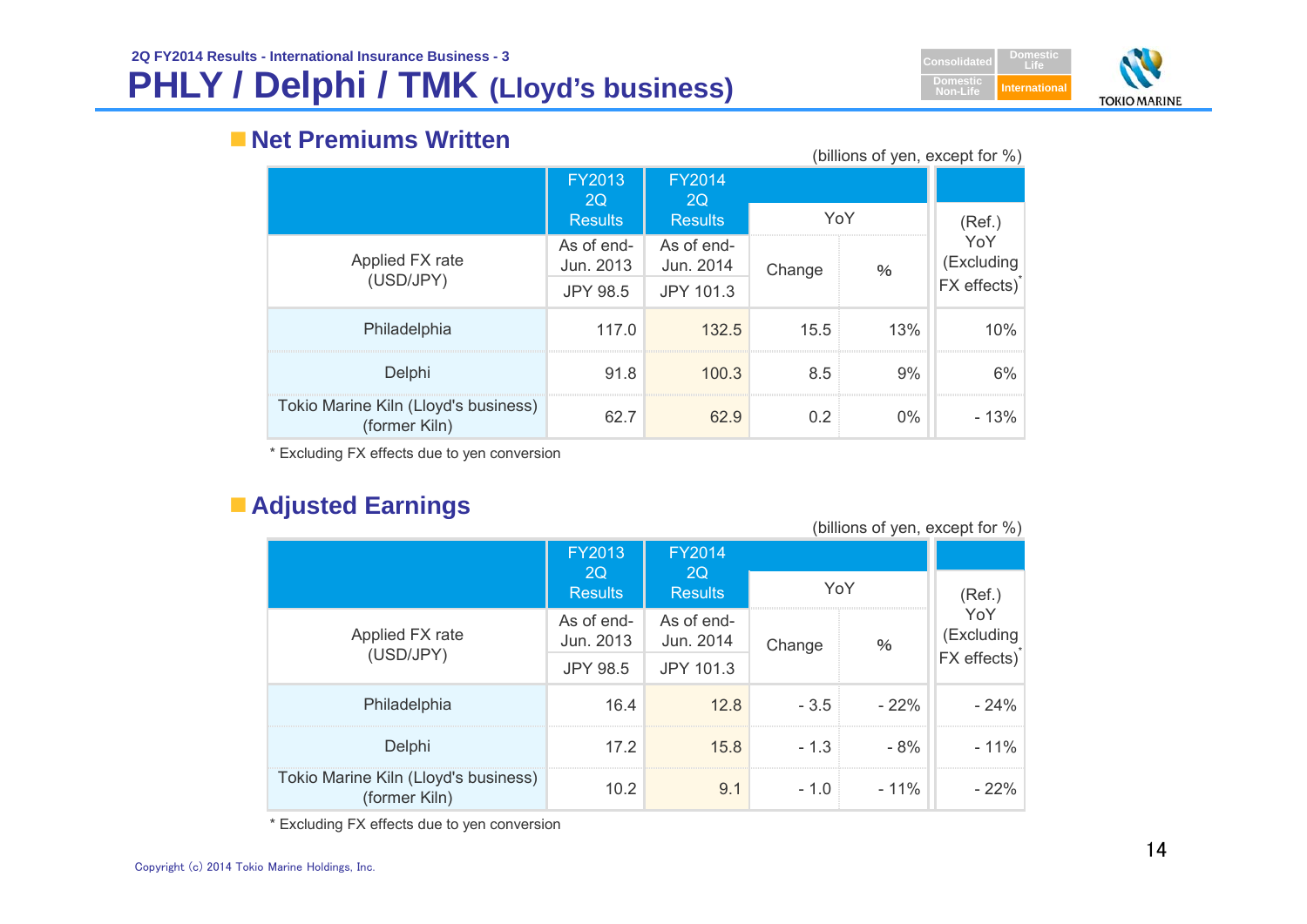# **Adjusted Earnings (Group Total)**

(billions of yen)



# **Adjusted Earnings by Business Domain**

| <b>Business Domain</b>         |                                      | <b>FY2013</b>        | <b>FY2014</b>        |         |
|--------------------------------|--------------------------------------|----------------------|----------------------|---------|
|                                |                                      | 2Q<br><b>Results</b> | 2Q<br><b>Results</b> | Change  |
|                                | <b>Domestic Non-Life</b>             | 33.6                 | 75.7                 | 42.0    |
|                                | <b>TMNF</b>                          | 32.0                 | 69.7                 | 37.7    |
|                                | NF                                   | 3.5                  | 8.0                  | 4.5     |
|                                | Other                                | $-1.9$               | $-2.1$               | $-0.1$  |
|                                | Domestic Life*1, 2                   | 0.6                  | 53.5                 | 52.8    |
|                                | <b>TMNL</b>                          | $-5.0$               | 47.2                 | 52.2    |
|                                | FL                                   | 6.0                  | 7.6                  | 1.6     |
|                                | Other                                | $-0.2$               | $-1.3$               | $-1.1$  |
|                                | <b>International Insurance</b>       | 71.0                 | 61.1                 | $-9.9$  |
|                                | North America                        | 34.9                 | 30.6                 | $-4.2$  |
|                                | Europe (incl. Middle East)           | 10.9                 | 8.3                  | $-2.5$  |
|                                | South & Central America              | 1.0                  | 3.1                  | 2.0     |
|                                | Asia                                 | 15.4                 | 9.7                  | $-5.7$  |
|                                | Reinsurance                          | 7.2                  | 5.6                  | $-1.5$  |
|                                | International Non-Life <sup>*3</sup> | 71.0                 | 57.7                 | $-13.2$ |
|                                | <b>International Life</b>            | 0.7                  | 3.9                  | 3.2     |
| <b>Financial &amp; General</b> |                                      | 2.8                  | 2.6                  | $-0.2$  |
| <b>Group Total</b>             |                                      | 108.2                | 192.9                | 84.7    |

\*1: Excluding capital transactions

\*2: Simplified calculation method is applied for EV as of end of Sept. 2013 and as of end of Sept. 2014. The calculation is an unaudited basis

\*3: International Non-Life figures include some life insurance figures of composite overseas subsidiaries

# **TMNF Adjusted Earnings**



Group total adjusted earnings increased by ¥84.7B YoY to ¥192.9B.

### **Domestic Non-Life**

TMNF: Increased by ¥37.7B YoY to ¥69.7B

- $\lambda$  Increase in net premiums earned mainly in auto
- **7** Decrease in net incurred losses related to natural catastrophes
- **Decrease in net incurred losses other than the above, in auto and** fire, etc.

#### —**Domestic Life**

TMNL: Increased by ¥52.2B YoY to ¥ 47.2B

- $\lambda$  Increase in EV associated with the steady increase in policies
- **Reversal effect of the FY2013 decrease in EV due to change in** risk discount rate

#### —**International Insurance**

Decreased by ¥9.9B YoY to ¥61.1B

- Increase in natural catastrophe losses
- S Reversal effect of the decrease in net incurred losses related to Thai flood recorded in FY2013

Copyright (c) 2014 Tokio Marine Holdings, Inc.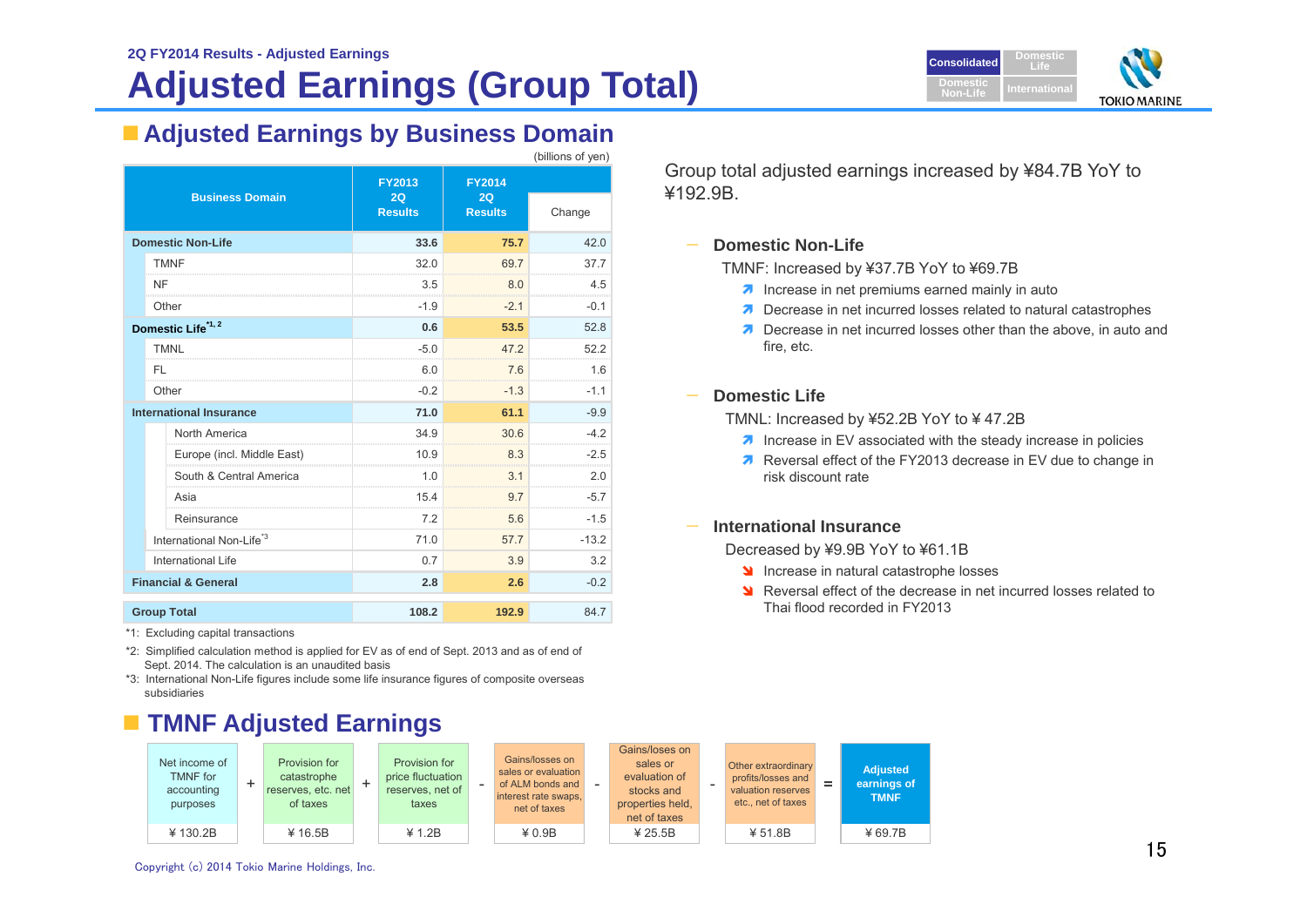

# **II. FY2014 Revised Projections**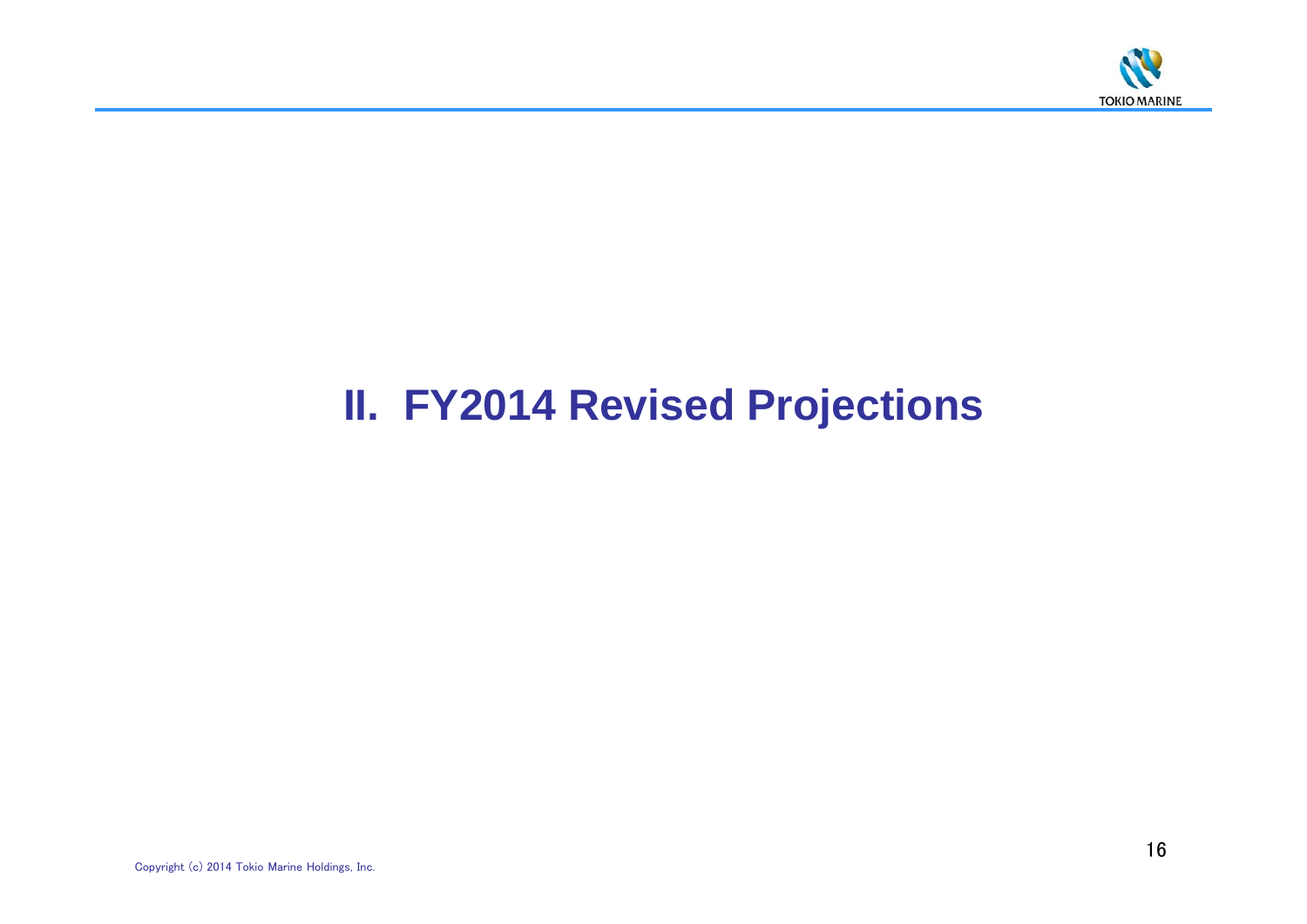# **Ordinary Profit**



# **Cordinary Profit** (billions of yen)



|                                 | (billions of yen)    |                     |         |  |
|---------------------------------|----------------------|---------------------|---------|--|
|                                 | FY2014<br>(Original) | FY2014<br>(Revised) | Change  |  |
| Domestic Non-Life (DNL)         | 277.8                | 298.1               | 20.3    |  |
| Domestic Life (DL)              | 16.9                 | 10.5                | $-6.3$  |  |
| Overseas Subsidiaries (Ovs)     | 120.4                | 134.4               | 14.0    |  |
| Financial and General (F&G)     | 5.5                  | 5.9                 | 0.4     |  |
| Consolidation Adjustments (Adj) | - 85.6               | - 98.9              | $-13.3$ |  |
| Total                           | 335.0                | 350.0               | 15.0    |  |

On pages 17 and 18, figures of each business domain are calculated as follows, and they differ from segment information in the Summary Report:

Domestic Non-Life:Total of TMNF and NF

Domestic Life:Total of TMNL and FL

 Consolidation Adjustments:Total of the followings: i) purchase method adjustments, ii) amortization of goodwill and negative goodwill, and iii) others (elimination, etc.)

\* The amount of dividends transferred between overseas subsidiaries which is to be eliminated on a consolidated basis, are deducted from the amount of ordinary profit associated with "Overseas Subsidiaries"

### Domestic Non-Life

TMNF: Upward revision by ¥15.0B from the original projections

- Underwriting Profit (Downward revision by ¥17.0B) Mainly due to an increase in provision for reserves for foreign currency denominated outstanding claims due to the depreciation of the yen and revision of net incurred losses in fire, other lines, etc. occurred in the past years
- Net Investment Income and Other (Upward revision by ¥32.9B) Due to an increase in dividends from overseas subsidiaries and domestic stocks, etc.
- Domestic Life
	- Downward revision mainly due to projecting an increase in provision for underwriting reserves
- Overseas Subsidiaries
	- Upward revision reflecting the recent favorable results and the depreciation of the yen
- ‒ Consolidation Adjustments
	- **•** Increase in negative adjustment mainly due to an increase in elimination of intra-group dividends associated with an increase in dividends from subsidiaries at TMNF

### **(Ref.) Assumption of economic indicators applied in FY2014 projections**

|                               | <b>FY2014 Projections (Original)</b><br>(Applied figures are as of end Mar. 2014) | <b>FY2014 Projections (Revised)</b><br>(Applied figures are as of end Sept. 2014) |
|-------------------------------|-----------------------------------------------------------------------------------|-----------------------------------------------------------------------------------|
| Applied FX rate<br>(USD/JPY)  | 102.92                                                                            | 109 45                                                                            |
| Nikkei Stock Average<br>(JPY) | 14.827                                                                            | 16.173                                                                            |

Copyright (c) 2014 Tokio Marine Holdings, Inc.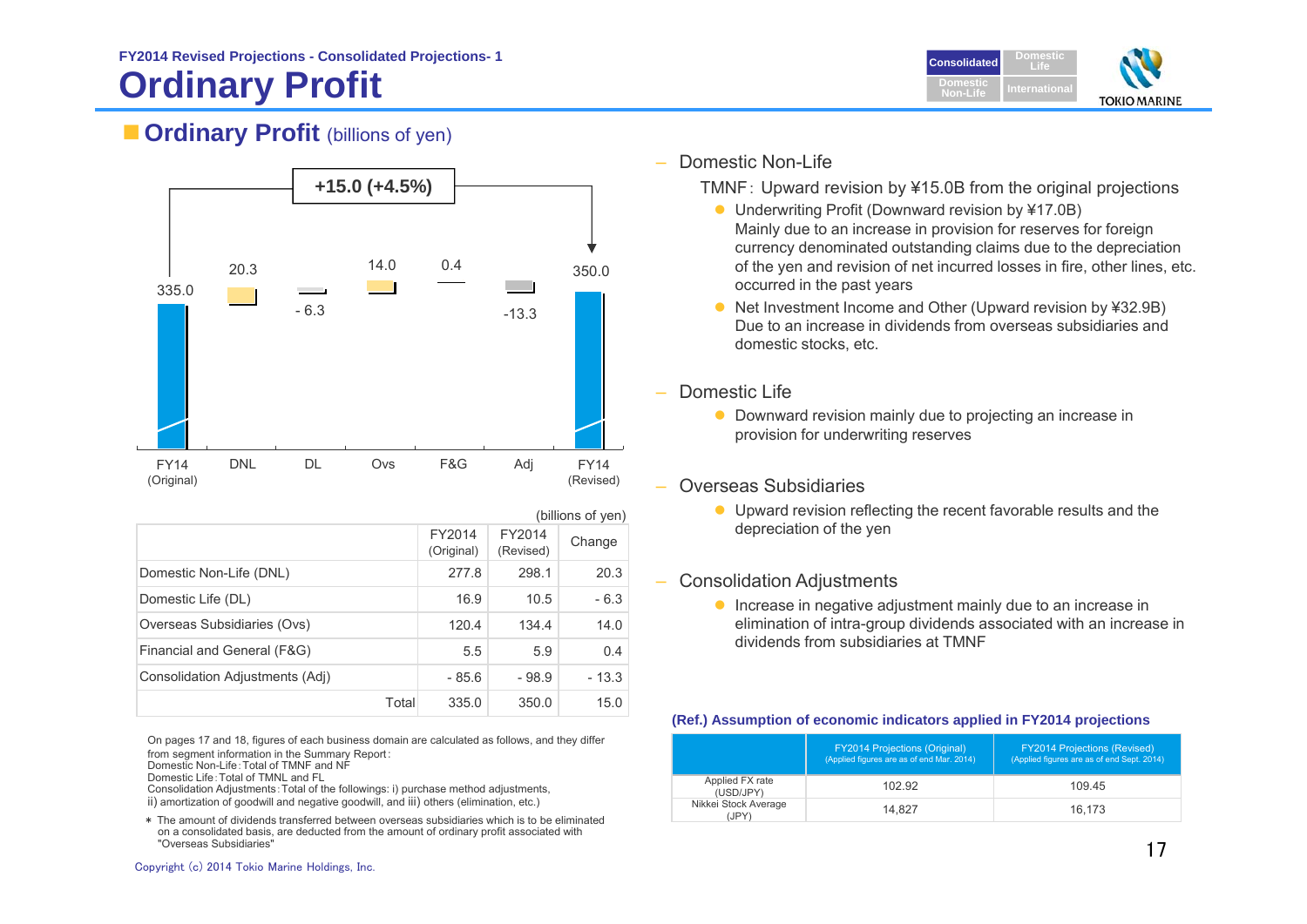

## **Net Income** (billions of yen)



| Domestic Non-Life (DNL)         |       | 209.8   | 238.1   | 28.3   |
|---------------------------------|-------|---------|---------|--------|
| Domestic Life (DL)              |       | 11.3    | 21.9    | 10.6   |
| Overseas Subsidiaries (Ovs)     |       | 90.8    | 106.0   | 15.2   |
| Financial and General (F&G)     |       | 3.4     | 3.7     | 0.3    |
| Consolidation Adjustments (Adj) |       | $-85.3$ | $-99.7$ | - 14 4 |
|                                 | Total | 230.0   | 270.0   | 40.0   |

On pages 17 and 18, figures of each business domain are calculated as follows, and they differ from segment information in the Summary Report: Domestic Non-Life:Total of TMNF and NF

Domestic Life:Total of TMNL and FL

 Consolidation Adjustments:Total of the followings: i) purchase method adjustments, ii) amortization of goodwill and negative goodwill, and iii) others (elimination, etc.)

\* The amount of dividends transferred between overseas subsidiaries which is to be eliminated on a consolidated basis, are deducted from the amount of net income associated with "Overseas Subsidiaries"

#### ‒Domestic Non-Life

TMNF: Upward revision by ¥22.0B from the original projections

- Upward revision mainly due to the same factors as in ordinary profit as well as a decrease in valuation allowance associated with a determination of liquidation of a securities subsidiary
- ‒ Domestic Life
	- Upward revision due to the recording of deferred tax assets of FL despite the decreasing factors in ordinary profit
	- Overseas Subsidiaries
		- Upward revision due to the same factors as in ordinary profit
- Consolidation adjustments
	- Increase in negative adjustment due to the same factors as in ordinary profit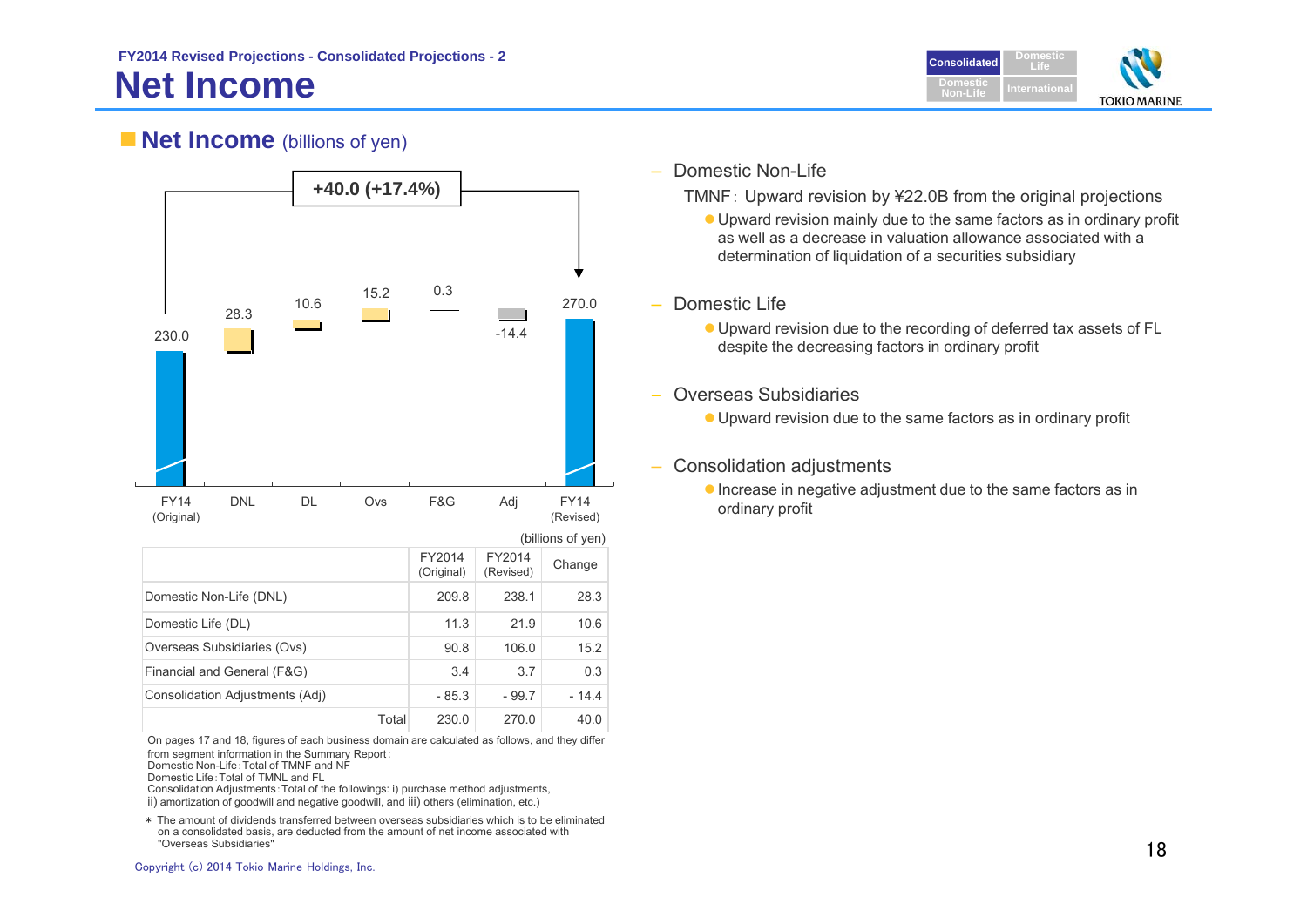# **Adjusted Earnings (Group Total)**



### **Adjusted Earnings by Business Domain** (billions of yen)

|                        |                                      | FY2013         | <b>FY2014 Projections</b> |                       |                                  |  |
|------------------------|--------------------------------------|----------------|---------------------------|-----------------------|----------------------------------|--|
| <b>Business Domain</b> |                                      | <b>Results</b> | <b>Original</b><br>(a)    | <b>Revised</b><br>(b) | <b>Difference</b><br>$(b) - (a)$ |  |
|                        | <b>Domestic Non-Life</b>             | 34.0           | 106.0                     | 108.0                 | 2.0                              |  |
|                        | <b>TMNF</b>                          | 35.0           | 107.0                     | 103.0                 | $-4.0$                           |  |
|                        | NF<br>.                              | 2.7            | 3.0                       | 8.0                   | 5.0                              |  |
|                        | Other                                | $-3.7$         | $-4.0$                    | $-3.0$                | 1.0                              |  |
|                        | Domestic Life <sup>*1</sup>          | 104.5          | 75.0                      | 89.0                  | 14.0                             |  |
|                        | TMNL <sup>*2</sup>                   | 90.9           | 75.0                      | 90.0                  | 15.0                             |  |
|                        | $FL^{\ast 3}$                        | 14.0           | 0.0                       |                       |                                  |  |
|                        | Other                                | $-0.4$         | 0.0                       | $-1.0$                | $-1.0$                           |  |
|                        | <b>International Insurance</b>       | 136.9          | 105.0                     | 120.0                 | 15.0                             |  |
|                        | North America                        | 73.4           | 67.0                      | 74.0                  | 70                               |  |
|                        | Europe (incl. Middle East)           | 23.2           | 16.0                      | 16.0                  | 0.0                              |  |
|                        | South & Central America              | 1.8            | 2.0                       | 50                    | 3.0                              |  |
|                        | Asia                                 | 23.8           | 9.0                       | 12.0                  | 3.0                              |  |
|                        | Reinsurance                          | 14.9           | 9.0                       | 9.0                   | 0.0                              |  |
|                        | International Non-Life <sup>*4</sup> | 136.9          | 103.0                     | 116.0                 | 13.0                             |  |
|                        | International Life                   | 2.2            | 4.0                       | 6.0                   | 2.0                              |  |
|                        | <b>Financial &amp; General</b>       | 2.5            | 5.0                       | 5.0                   | 0.0                              |  |
|                        | <b>Group Total</b>                   | 278.1          | 291.0                     | 322.0                 | 31.0                             |  |
|                        | <b>Adjusted ROE (Group total)</b>    | 7.6%           | 7.4%                      | 7.9%                  | 0.5%                             |  |

\*1: Excluding capital transactions

\*2: FY2014 Projections (Revised) reflects the impact of the merger of TMNL and FL in Oct. 2014

\*3: From FY2014 Projections (Revised), figures are included in TMNL

\*4: International Non-Life figures include some life insurance figures of composite overseas subsidiaries

# Group total adjusted earnings revised upward by ¥31B from the original projections to ¥322B. Projected Adjusted ROE is 7.9%.

### **Domestic Non-Life**

TMNF:Downward revision by ¥4B to ¥103B

- **Decrease in net incurred losses in auto**
- Negative effect\* from the depreciation of the yen \*Increase in provision for reserves for foreign currency denominated outstanding claims and losses on FX derivatives
- **N** Revision of net incurred losses occurred in the previous years in fire and other lines
- NF: Upward revision by ¥5B to ¥8B
- **Decrease in net incurred losses mainly in auto and fire**

### **Domestic Life**

TMNL:Upward revision by ¥15B to ¥90B

- **7** Change in risk discount rate reflecting the interest rate decline
- **T** Increase in value of new business due to a steady increase in new policies
- **A** Impact of the merger with FL

### **International Insurance**

Upward revision by ¥15B to ¥120B

- $\lambda$  Increase due to the depreciation of the yen
- **7** Increase in North America and South & Central America, etc.



Copyright (c) 2014 Tokio Marine Holdings, Inc.

### 19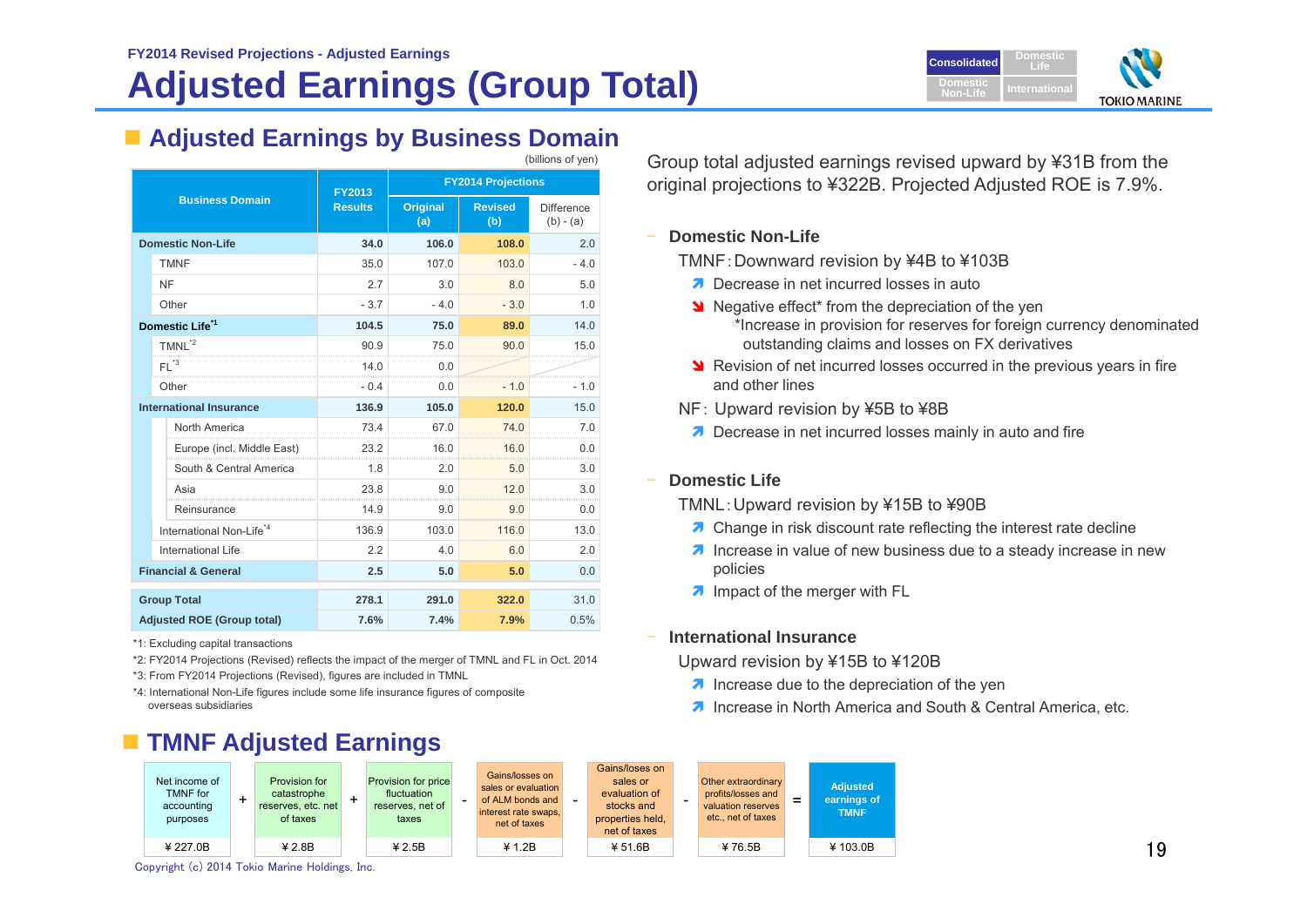# **TMNF Financial Projections FY2014 Revised Projections - Domestic Non-Life - 1**

# **Changes in Major P/L Items**

|                                   | (DIIIIUIIS UI VEII, EXCEPLIUI 70)                  |                                 |            |                |                   |        |               |
|-----------------------------------|----------------------------------------------------|---------------------------------|------------|----------------|-------------------|--------|---------------|
|                                   |                                                    |                                 |            |                |                   |        |               |
|                                   |                                                    | <b>FY2013</b><br><b>Results</b> | Original   | <b>Revised</b> | <b>Difference</b> | YoY    |               |
|                                   |                                                    |                                 | (a)        | (b)            | $(b) - (a)$       | Change | $\frac{0}{0}$ |
|                                   | <b>Underwriting profit/loss</b>                    | $-13.2$                         | 113.0      | 96.0           | $-17.0$           | 109.2  |               |
|                                   | Net premiums written                               | 1,966.3                         | 2,014.0    | 2,014.0        |                   | 47.6   | 2.4%          |
|                                   | Private insurance                                  | 1,695.2                         | 1,732.6    | 1,731.3        | $-1.3$            | 36.1   | 2.1%          |
|                                   | Net incurred losses*                               | $-1,314.3$                      | $-1,287.6$ | $-1,275.5$     | 12.1              | 38.7   | $-2.9%$       |
|                                   | Private insurance*                                 | $-1.074.9$                      | $-1.050.2$ | $-1.037.8$     | 12.3              | 37.1   | $-3.5%$       |
|                                   | <b>Business expenses</b>                           | $-594.5$                        | $-607.4$   | $-612.1$       | $-4.7$            | 17.6   | 3.0%          |
|                                   | Private insurance                                  | $-545.9$                        | $-559.9$   | $-563.9$       | $-4.0$            | 17.9   | 3.3%          |
|                                   | Provision/Reversal of<br>catastrophe loss reserves | $-39.0$                         | 7.2        | $-4.0$         | $-11.3$           | 35.0   | $-89.6%$      |
|                                   | Net investment income (loss) and other             | 156.5                           | 156.4      | 189.4          | 32.9              | 32.8   | 21.0%         |
|                                   | Net investment income/loss                         | 165.2                           | 181.0      | 206.0          | 24.9              | 40.8   | 24.7%         |
|                                   | Interest and dividends                             | 148.4                           | 156.3      | 180.7          | 24.3              | 32.2   | 21.7%         |
|                                   | Gains/Losses on sales of securities                | 83.8                            | 67.9       | 79.6           | 11.6              | $-4.1$ | $-5.2%$       |
|                                   | Impairment losses on securities                    | $-0.5$                          |            | $-0.9$         | $-0.9$            | $-0.3$ | 61.9%         |
|                                   | Gains/Losses on derivatives                        | $-4.2$                          | 3.9        | $-5.0$         | $-9.0$            | $-0.8$ | 20.3%         |
|                                   | <b>Ordinary profit/loss</b>                        | 146.5                           | 270.0      | 285.0          | 15.0              | 138.4  | 94.5%         |
| <b>Extraordinary gains/losses</b> |                                                    | $-5.4$                          | $-5.6$     | $-12.9$        | $-7.3$            | $-7.5$ | 137.6%        |
| Net income/loss                   |                                                    | 90.8                            | 205.0      | 227.0          | 22.0              | 136.1  | 149.9%        |

\*Including loss adjustment expenses

(Notes)

1. Plus and minus of the figures in the above table correspond to positive and negative to profit respectively

2. Private insurance includes all lines excluding compulsory automobile liability insurance and

residential earthquake insurance

## – Underwriting Profit

 $(k)$ illions of  $k$  and except for  $\theta$   $\wedge$ 

Downward revision by ¥17.0B from the original projections

- **Decrease in net incurred losses in auto**
- Increase in net provision for reserves for foreign currency denominated outstanding claims due to the depreciation of the yen
- Increase in net provision for catastrophe loss reserves due to a decrease in claims paid in auto
- **N** Revision of net incurred losses occurred in the past years in fire, other lines, etc.
- Net Investment Income and Other

Upward revision by ¥32.9B from the original projections

- $\lambda$  Increase in dividends from overseas subsidiaries
- **7** Increase in gains on sales of securities associated with the rise of the stock market
- **Decrease in gains on derivatives mainly due to the depreciation** of the yen

### Net Income

Upward revision mainly due to a decrease in valuation allowance associated with a determination of liquidation of a securities subsidiary, in addition to the factors above

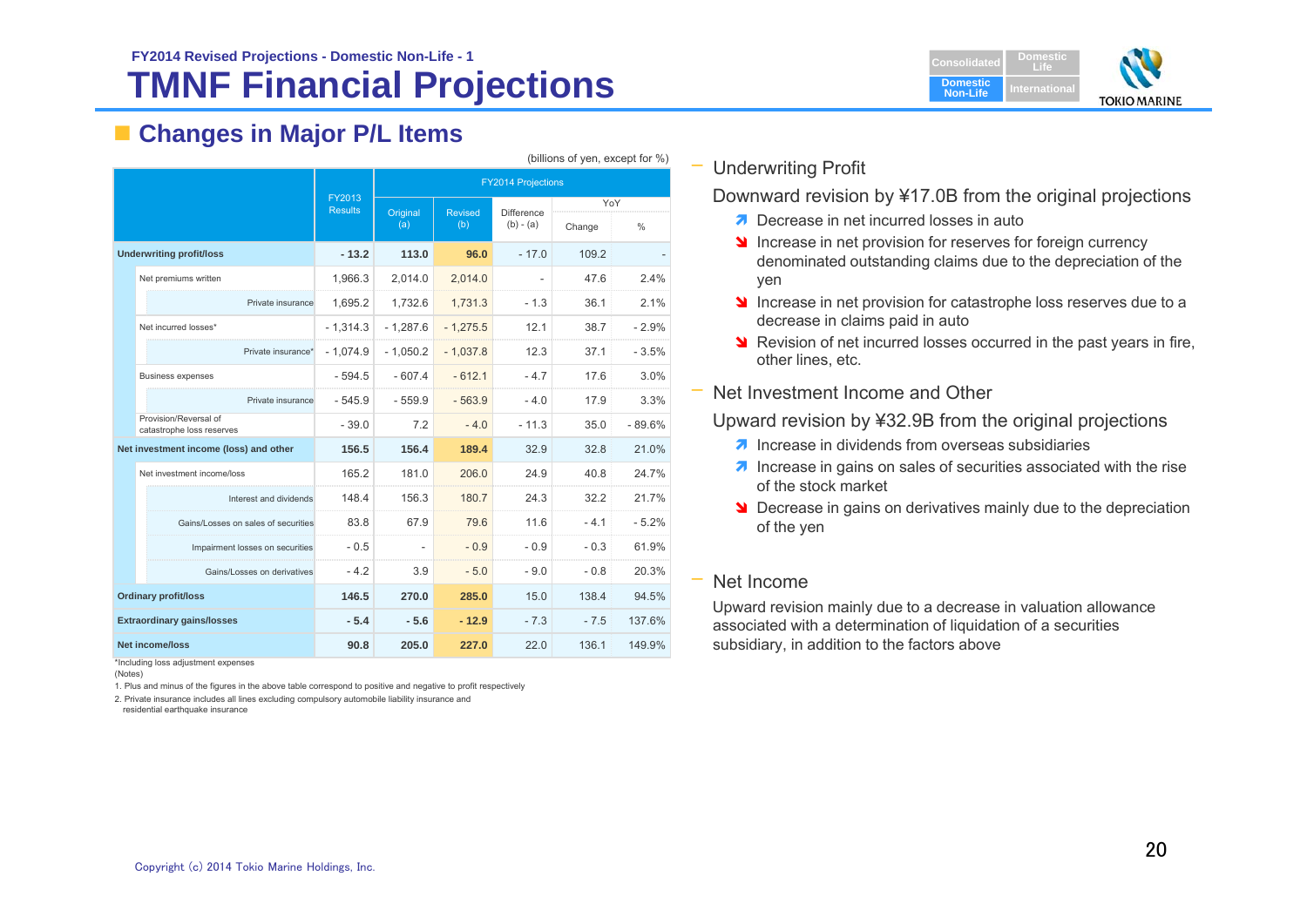# **TMNF Combined Ratio FY2014 Revised Projections - Domestic Non-Life - 2**



## **Combined Ratio (Private insurance: W/P basis)**



※( ) : Change from the original projections

### Loss Ratio

Downward revision by 1.3 points from the original projections mainly due to revising the projections for claims paid in auto

### Expense Ratio

Upward revision by 0.3 points from the original projections mainly due to an increase in overseas commission ratio

### Combined Ratio

Accordingly, projected to improve by 1.0 point from the original projections to 94.2%

|  | Reference |  |
|--|-----------|--|
|  |           |  |

| <b>Private insurance</b><br>E/I loss ratio* | 65.0% | 61.2% | 61.0% | $-0.3$ pt | - 4.1pt  |
|---------------------------------------------|-------|-------|-------|-----------|----------|
| <b>Auto insurance</b><br>E/I loss ratio*    | 65.3% | 65.8% | 63.1% | $-2.7$ pt | $-2.2pt$ |

**Net claims paid\* 999.8 1,089.7 1,066.3** - 23.4 66.5 **Business expenses 545.9 559.9 563.9** 4.0 17.9 Corporate expenses 221.4 221.4 222.9 1.4 1.4 Agency commissions 324.5 338.4 341.0 2.5 16.5

\* Including loss adjustment expenses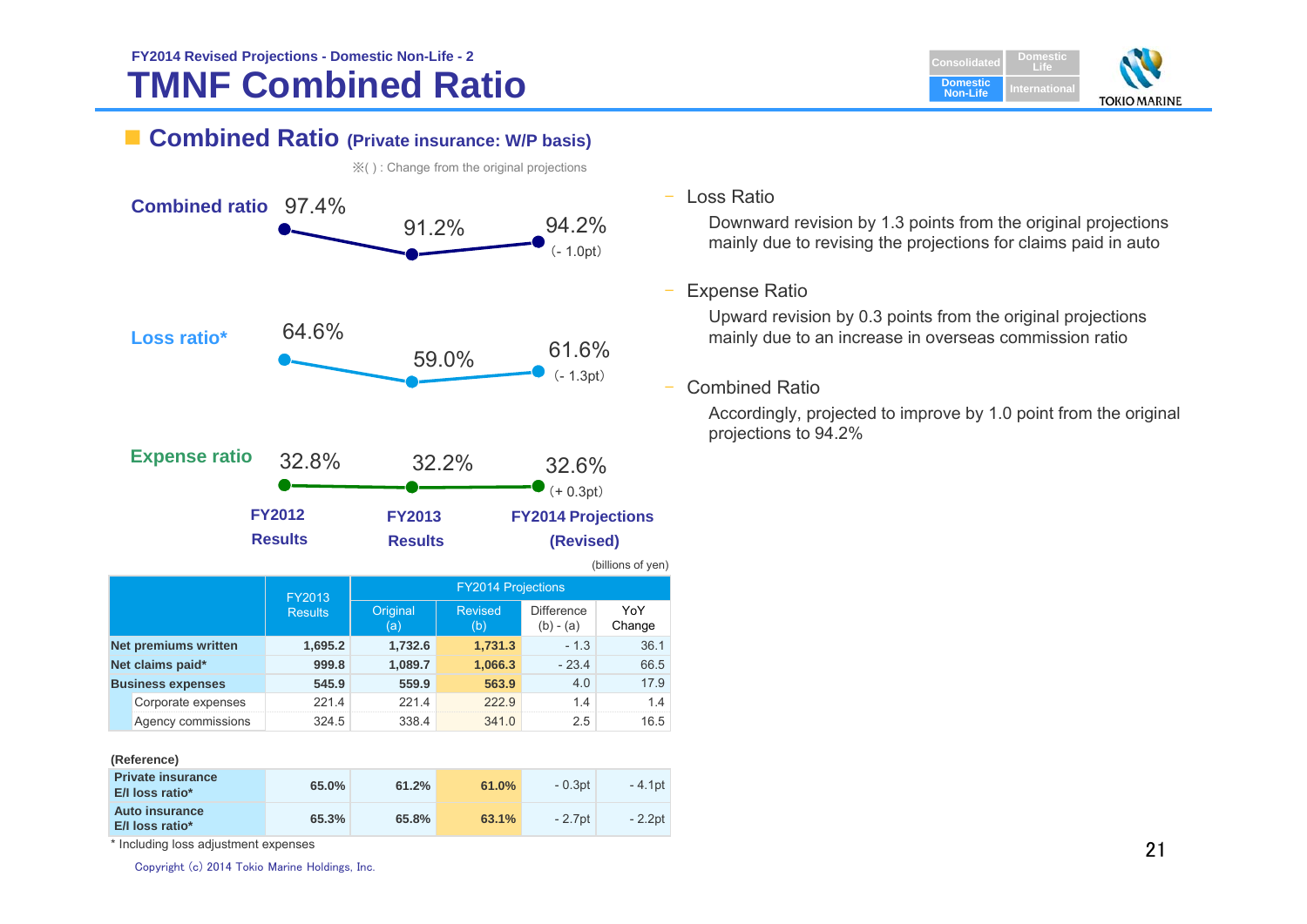

# **Net Premiums Written by Line**

|                                   |                          |          |                | <b>FY2014 Projections</b> |        |         |  |
|-----------------------------------|--------------------------|----------|----------------|---------------------------|--------|---------|--|
|                                   | FY2013<br><b>Results</b> | Original | <b>Revised</b> | <b>Difference</b>         | YoY    |         |  |
|                                   |                          | (a)      | (b)            | $(b) - (a)$               | Change | $\%$    |  |
| <b>Fire</b>                       | 258.4                    | 259.6    | 256.1          | $-3.5$                    | $-2.3$ | $-0.9%$ |  |
| <b>Marine</b>                     | 65.1                     | 65.8     | 63.6           | $-2.2$                    | $-1.5$ | $-2.3%$ |  |
| <b>P.A.</b>                       | 162.7                    | 168.4    | 168.9          | 0.5                       | 6.1    | 3.8%    |  |
| Auto                              | 947.3                    | 980.6    | 986.6          | 6.0                       | 39.3   | 4.2%    |  |
| <b>CALI</b>                       | 269.7                    | 279.7    | 280.9          | 1.2                       | 11.2   | 4.2%    |  |
| Other                             | 262.8                    | 259.6    | 257.6          | $-1.9$                    | $-5.2$ | $-2.0%$ |  |
| <b>Total</b>                      | 1,966.3                  | 2,014.0  | 2,014.0        | $\qquad \qquad -$         | 47.6   | 2.4%    |  |
| <b>Private insurance</b><br>Total | 1,695.2                  | 1,732.6  | 1,731.3        | $-1.3$                    | 36.1   | 2.1%    |  |

# **W/P Loss Ratio by Line**

|                                          |                          | <b>FY2014 Projections</b> |                       |                                  |               |  |  |  |  |
|------------------------------------------|--------------------------|---------------------------|-----------------------|----------------------------------|---------------|--|--|--|--|
|                                          | FY2013<br><b>Results</b> | Original<br>(a)           | <b>Revised</b><br>(b) | <b>Difference</b><br>$(b) - (a)$ | YoY<br>Change |  |  |  |  |
| Fire                                     | 52.3%                    | 69.3%                     | 69.1%                 | - 0.2pt                          | 16.8pt        |  |  |  |  |
| <b>Marine</b>                            | 60.4%                    | 57.7%                     | 61.3%                 | 3.6 <sub>pt</sub>                | 0.9pt         |  |  |  |  |
| P.A.                                     | 55.4%                    | 53.2%                     | 52.6%                 | $-0.6pt$                         | - 2.8pt       |  |  |  |  |
| Auto                                     | 63.6%                    | 64.8%                     | 62.7%                 | - 2.2pt                          | - 0.9pt       |  |  |  |  |
| CALI                                     | 88.4%                    | 85.0%                     | 84.7%                 | - 0.3pt                          | - 3.6pt       |  |  |  |  |
| Other                                    | 50.5%                    | 56.4%                     | 55.5%                 | $-0.8pt$                         | 5.0pt         |  |  |  |  |
| <b>Total</b>                             | 63.0%                    | 65.9%                     | 64.8%                 | $-1.2pt$                         | 1.8pt         |  |  |  |  |
| <b>Private insurance</b><br><b>Total</b> | 59.0%                    | 62.9%                     | 61.6%                 | $-1.3pt$                         | 2.6pt         |  |  |  |  |

(billions of yen, except for %)

#### $\equiv$ Major Factors of Revision in NPW

- $\bullet$  Fire: Downward revision mainly due to a temporary increase in premiums ceded
- Marine: Downward revision reflecting the trend of freight movement
- Auto: Upward revision mainly due to projecting an increase in the number of new policies reflecting the recent results

- $\equiv$  Major Factors of Revision in W/P Loss Ratio
	- Marine: Upward revision due to natural catastrophe losses overseas
	- $\bullet$  Auto: Downward revision mainly due to revenue growth, as well as reflecting a decrease in claims paid in the first half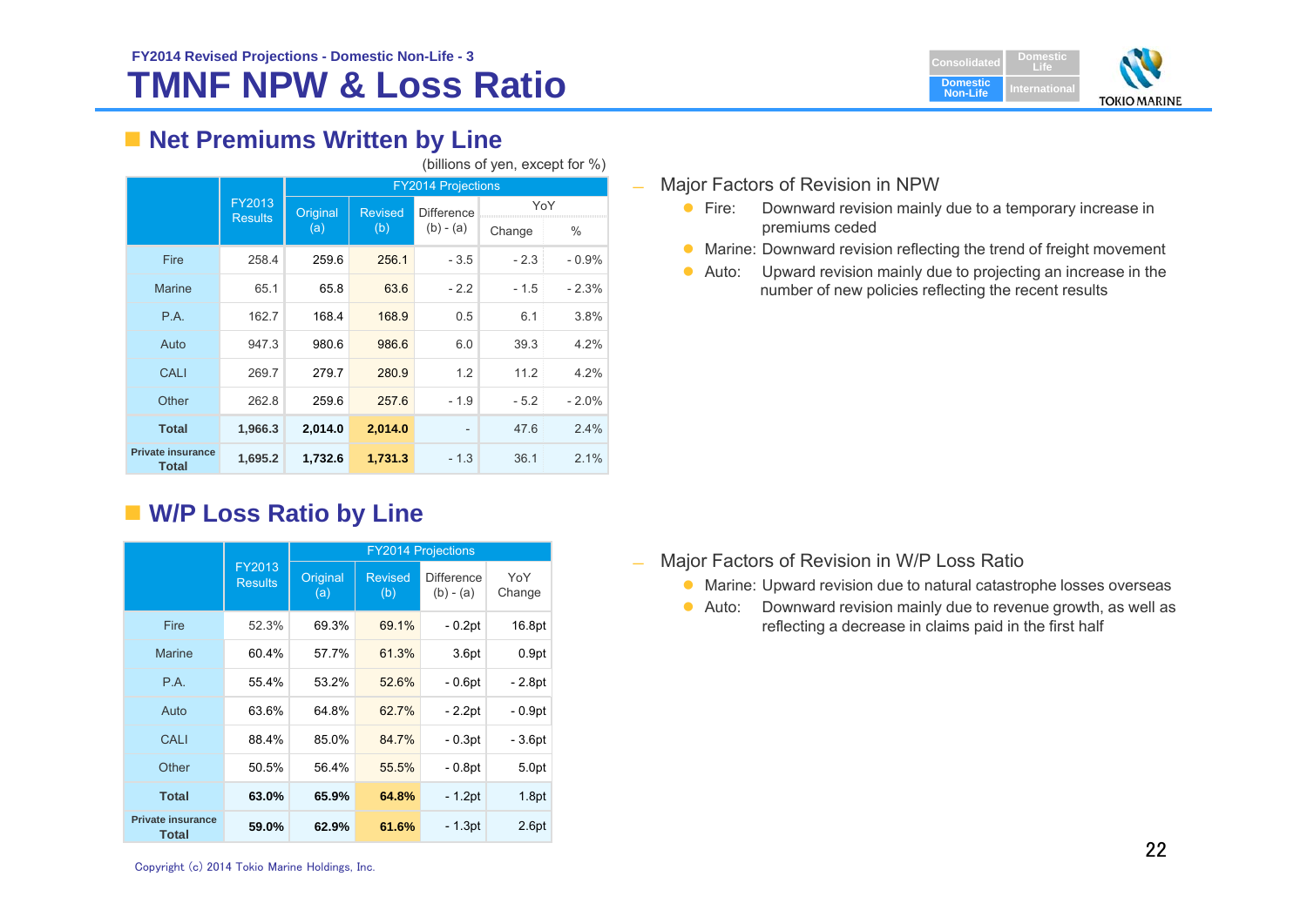# **NF Financial Projections**



# **Changes in Major P/L Items**

|                                            |                                                    |                | (billions of yen, except for %) |                |                           |               |               |  |  |
|--------------------------------------------|----------------------------------------------------|----------------|---------------------------------|----------------|---------------------------|---------------|---------------|--|--|
|                                            |                                                    | FY2013         |                                 |                | <b>FY2014 Projections</b> |               |               |  |  |
|                                            |                                                    | <b>Results</b> | Original<br>(a)                 | Revised<br>(b) | Difference<br>$(b-a)$     | YoY<br>Change | $\frac{0}{0}$ |  |  |
|                                            | <b>Underwriting profit/loss</b>                    | 1.6            | 6.3                             | 11.3           | 5.0                       | 9.7           | 606.3%        |  |  |
|                                            | Net premiums written                               | 137.2          | 137.9                           | 136.5          | $-1.4$                    | $-0.7$        | $-0.6%$       |  |  |
|                                            | Private insurance                                  | 117.0          | 117.0                           | 115.9          | $-1.0$                    | $-1.0$        | $-0.9%$       |  |  |
|                                            | Net incurred losses*                               | $-92.5$        | $-91.6$                         | $-84.8$        | 6.7                       | 7.6           | $-8.2%$       |  |  |
|                                            | Private insurance*                                 | $-75.5$        | $-74.1$                         | $-67.5$        | 6.6                       | 8.0           | $-10.6%$      |  |  |
|                                            | <b>Business expenses</b>                           | $-44.6$        | $-45.1$                         | $-45.0$        | 0.1                       | $-0.3$        | 0.9%          |  |  |
|                                            | Private insurance                                  | $-40.0$        | $-40.4$                         | $-40.3$        | 0.0                       | $-0.3$        | 0.9%          |  |  |
|                                            | Provision/Reversal of<br>catastrophe loss reserves | $-0.9$         | 2.6                             | 1.0            | $-1.6$                    | 1.9           | $-214.0%$     |  |  |
|                                            | Net investment income (loss) and other             | 3.2            | 1.6                             | 1.8            | 0.2                       | $-1.3$        | $-41.6%$      |  |  |
|                                            | Net investment income/loss                         | 3.3            | 2.1                             | 2.2            | 0.0                       | $-1.1$        | $-33.7%$      |  |  |
|                                            | Interest and dividends                             | 4.8            | 4.5                             | 4.6            | 0.1                       | $-0.2$        | $-5.1%$       |  |  |
|                                            | Gains/Losses<br>on sales of securities             | 1.2            | ä,                              | 0.0            | 0.0                       | $-1.2$        | $-96.1%$      |  |  |
|                                            | Impairment losses<br>on securities                 | ä,             | ä,                              | $-0.0$         | $-0.0$                    | $-0.0$        |               |  |  |
|                                            | <b>Ordinary profit/loss</b>                        | 4.7            | 7.8                             | 13.1           | 5.3                       | 8.3           | 176.3%        |  |  |
|                                            | <b>Extraordinary gains/losses</b>                  | $-0.2$         | $-0.2$                          | $-1.2$         | $-0.9$                    | $-0.9$        |               |  |  |
| Net income/loss                            |                                                    | 3.3            | 4.8                             | 11.1           | 6.3                       | 7.7           | 231.3%        |  |  |
| Loss ratio (All lines total, W/P basis)*   |                                                    | 63.9%          | 67.0%                           | 65.9%          | $-1.1$ pt                 | 2.0pt         |               |  |  |
| Expense ratio (All lines total, W/P basis) |                                                    | 32.5%          | 32.7%                           | 32.9%          | 0.2pt                     | 0.5pt         |               |  |  |
|                                            | Combined ratio*                                    | 96.4%          | 99.7%                           | 98.9%          | $-0.9pt$                  | 2.5pt         |               |  |  |

\* Including loss adjustment expenses

(Notes)

1. Plus and minus of the figures in the above table correspond to positive and negative to profit respectively

2. Private insurance includes all lines excluding compulsory automobile liability insurance and residential earthquake insurance

- Underwriting Profit
	- Upward revision by ¥5.0B from the original projections
		- **N** Downward revision of net premiums written reflecting the first half results
		- $\overline{\mathbf{z}}$ Decrease in net incurred losses mainly in auto and fire
		- N Decrease in amount taken down from catastrophe loss reserves due to a decrease in claims paid mainly in auto
- Net Investment Income and Other
	- Upward revision by ¥0.2B from the original projections due to an increase in interest and dividends income
- Net income
	- Accordingly, revised upward by ¥6.3B from the original projections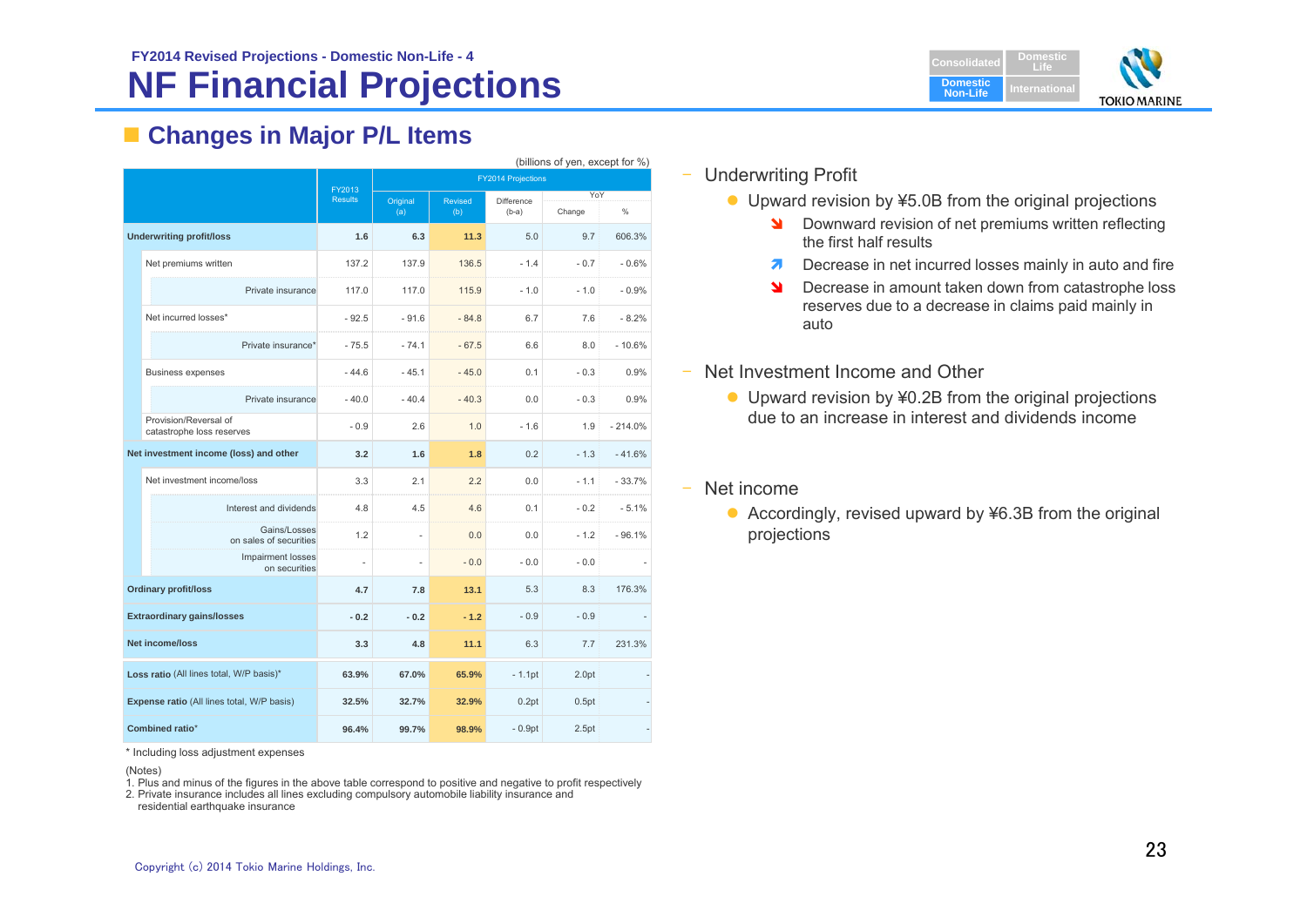

# **TMNL and FL merged on Oct. 1, 2014**

**(Name of the new company: Tokio Marine & Nichido Life Insurance Co., Ltd. (TMNL))**

## ■ **Annualized Premiums** (billions of yen)

|  |                             |                          | New Policies ANP          |                       |                                |                | In-force Policies ANP     |                       |                                |  |
|--|-----------------------------|--------------------------|---------------------------|-----------------------|--------------------------------|----------------|---------------------------|-----------------------|--------------------------------|--|
|  |                             | FY2013                   | <b>FY2014 Projections</b> |                       |                                | FY2013         | <b>FY2014 Projections</b> |                       |                                |  |
|  |                             | <b>Results</b>           | Original<br>(a)           | <b>Revised</b><br>(b) | <b>Difference</b><br>$(b)-(a)$ | <b>Results</b> | Original<br>(a)           | <b>Revised</b><br>(b) | <b>Difference</b><br>$(b)-(a)$ |  |
|  | <b>Total of TMNL and FL</b> | 95.0                     | 90.5                      | 109.9                 | 19.3                           | 749.8          | 782.2                     | 795.7                 | 13.4                           |  |
|  | TMNL <sup>*1</sup>          | 95.0                     | 90.5                      | 109.9                 | 19.3                           | 533.3          | 782.2                     | 795.7                 | 13.4                           |  |
|  | $FL^{\ast 2}$               | $\overline{\phantom{a}}$ | $\qquad \qquad$           |                       | $\qquad \qquad \blacksquare$   | 216.5          |                           |                       |                                |  |

## ■ **Key Figures** (**billions** of yen)

|  |                             |                | Insurance premiums and other |                           |                                |                | Net income                |                |                                | Core operating profit |                           |                |                         |
|--|-----------------------------|----------------|------------------------------|---------------------------|--------------------------------|----------------|---------------------------|----------------|--------------------------------|-----------------------|---------------------------|----------------|-------------------------|
|  |                             | FY2013         |                              | <b>FY2014 Projections</b> |                                | FY2013         | <b>FY2014 Projections</b> |                |                                | FY2013                | <b>FY2014 Projections</b> |                |                         |
|  |                             | <b>Results</b> | Original<br>(a)              | <b>Revised</b><br>(b)     | <b>Difference</b><br>$(b)-(a)$ | <b>Results</b> | Original<br>(a)           | Revised<br>(b) | <b>Difference</b><br>$(b)-(a)$ | <b>Results</b>        | Original<br>(a)           | Revised<br>(b) | Difference<br>$(b)-(a)$ |
|  | <b>Total of TMNL and FL</b> | 651.6          | 709.6                        | 730.4                     | 20.8                           | 21.2           | 11.3                      | 22.0           | 10.6                           | 24.5                  | 23.1                      | 22.6           | $-0.4$                  |
|  | TMNL <sup>*1</sup>          | 645.5          | 707.0                        | 727.9                     | 20.9                           | 10.7           | 11.2                      | 21.1           | 9.9                            | 21.3                  | 23.3                      | 20.4           | $-2.9$                  |
|  | $FL^{\ast 2}$               | 6.1            | 2.5                          | 2.4                       | $-0.0$                         | 10.4           | 0.1                       | 0.8            | 0.7                            | 3.2                   | $-0.2$                    | 2.2            | 2.4                     |

(Notes)

\*1: FY2014 projections include FL's second half (FL's first half are not included)

\*2: Projections for the first half of FY2014 projected at the beginning of the year are shown in the FY2014 Projections "Original" column and its actual results are shown in the FY2014 Projections "Revised" column

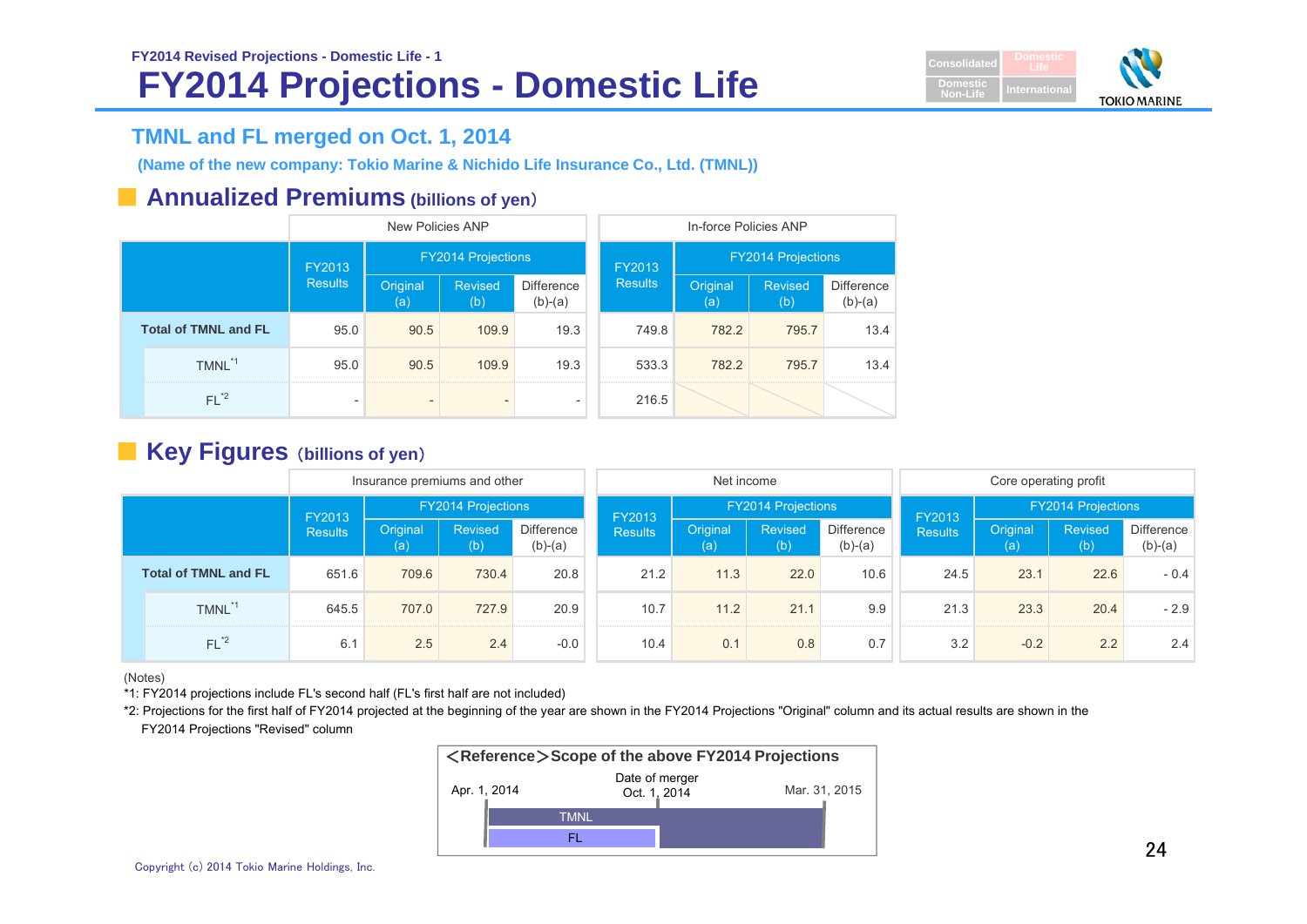# **TMNL Financial Projections FY2014 Revised Projections - Domestic Life - 2**



# **Annualized Premiums (ANP)**



- New Policies ANP
	- Upward revision by ¥19.3B from the original projections reflecting favorable results mainly in the first-sector line
- In-force Policies ANP
	- Upward revision by ¥13.4B from the original projections reflecting favorable results of new policies (Upward revision by ¥19.0B excluding figures of FL)
- Insurance Premiums and Other
	- Upward revision by ¥20.9B from the original projections mainly due to a favorable increase in new policies and in-force policies
- Net Income
	- Upward revision by ¥9.9B from the original projections mainly due to the recording of deferred tax assets of FL, despite a projected increase in provision for underwriting reserves for policies of FL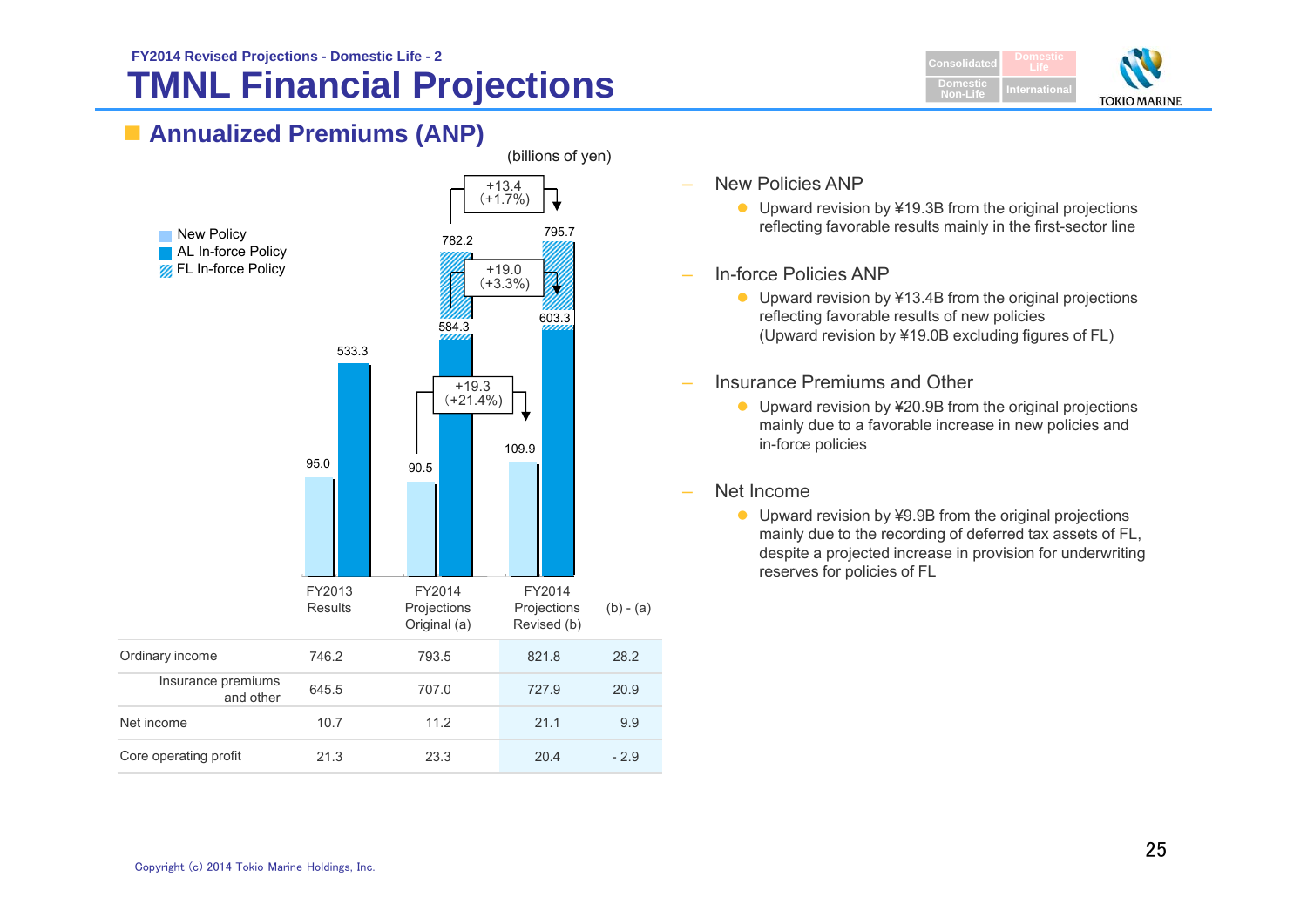# **Net Premiums Written FY2014 Revised Projections - International Insurance Business - 1 Consolidated**

| <b>Net Premiums Written (NPW)</b> |  |  |
|-----------------------------------|--|--|
|                                   |  |  |

|                                   | (billions of yen, except for %) |                         |                         |                           |        |               |                                 |  |  |
|-----------------------------------|---------------------------------|-------------------------|-------------------------|---------------------------|--------|---------------|---------------------------------|--|--|
|                                   | FY2013                          |                         |                         | <b>FY2014 Projections</b> |        |               |                                 |  |  |
|                                   | <b>Results</b>                  | Original<br>(a)         | <b>Revised</b><br>(b)   |                           | YoY    |               | (Ref.)                          |  |  |
| Applied FX rate<br>(USD/JPY)      | As of end-<br>Dec. 2013         | As of end-<br>Mar. 2014 | As of end-<br>Sep. 2014 | Difference<br>$(b-a)$     | Change | $\frac{0}{6}$ | YoY<br>(Excluding               |  |  |
|                                   | JPY 105.3                       | JPY 102.9               | JPY 109.4               |                           |        |               | $FX$ effects) $^*$ <sup>2</sup> |  |  |
| North America                     | 520.9                           | 528.0                   | 570.0                   | 42.0                      | 49.1   | 9%            | 5%                              |  |  |
| Europe<br>(incl. Middle East)     | 157.6                           | 164.0                   | 156.0                   | $-8.0$                    | $-1.6$ | $-1%$         | $-3%$                           |  |  |
| South &<br><b>Central America</b> | 107.1                           | 119.0                   | 126.0                   | 7.0                       | 18.9   | 18%           | 18%                             |  |  |
| Asia                              | 100.6                           | 105.0                   | 114.0                   | 9.0                       | 13.4   | 13%           | 9%                              |  |  |
| Reinsurance                       | 107.3                           | 106.0                   | 132.0                   | 26.0                      | 24.7   | 23%           | 19%                             |  |  |
| Total Non-Life <sup>1</sup>       | 993.7                           | 1,022.0                 | 1,098.0                 | 76.0                      | 104.3  | 10%           | 7%                              |  |  |
| Life                              | 80.7                            | 87.0                    | 114.0                   | 27.0                      | 33.3   | 41%           | 36%                             |  |  |
| <b>Total</b>                      | 1,074.5                         | 1,109.0                 | 1,212.0                 | 103.0                     | 137.5  | 13%           | 9%                              |  |  |

\*1: Total Non-Life figures include some life insurance figures of composite overseas subsidiaries

\*2: Excluding FX effects due to yen conversion



 Upward revision by ¥103B from the original projections to ¥1,212B, due to the effect of the depreciation of the yen (approx. ¥55B) and premium growth mainly in North America, South & Central America, Reinsurance, and Life

### North America

● Upward revision by ¥42B mainly due to rate increases of the renewal book at Philadelphia and Delphi

### Europe

 $\bullet$  Downward revision by ¥8B mainly due to the softening of the market

### South & Central America

● Upward revision by ¥7B due to strong sales of auto insurance in Brazil

### Asia

 $\bullet$  Upward revision by ¥9B mainly due to strong sales of auto insurance in Malaysia

### **Reinsurance**

 $\bullet$  Upward revision by ¥26B due to the expansion of noncatastrophe business and multi-year policies

### Life

 $\bullet$  Upward revision by ¥27B due to sales growth in Singapore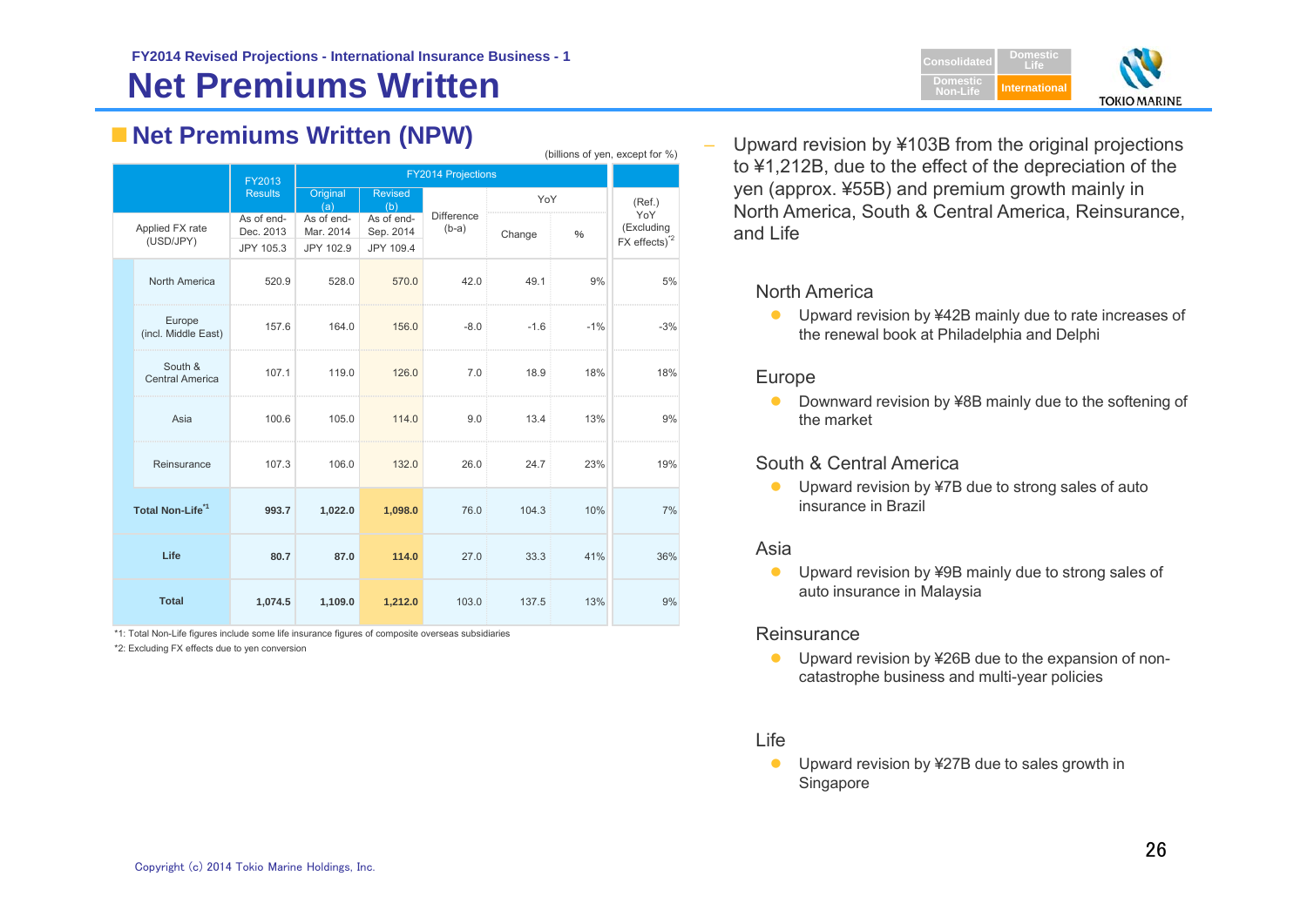### **FY2014 Revised Projections - International Insurance Business - 2 Consolidated**

# **Adjusted Earnings**

# **Adjusted Earnings**

| (billions of yen, except for %) |                                    |                         |                         |                         |                              |         |        |                           |
|---------------------------------|------------------------------------|-------------------------|-------------------------|-------------------------|------------------------------|---------|--------|---------------------------|
|                                 |                                    | FY2013                  |                         |                         | <b>FY2014 Projections</b>    |         |        |                           |
|                                 |                                    | <b>Results</b>          | Original<br>(a)         | <b>Revised</b><br>(b)   |                              | YoY     |        | (Ref.)                    |
|                                 | Applied FX rate                    | As of end-<br>Dec. 2013 | As of end-<br>Mar. 2014 | As of end-<br>Sep. 2014 | <b>Difference</b><br>$(b-a)$ | Change  | $\%$   | YoY<br>(Excluding         |
|                                 | (USD/JPY)                          | JPY 105.3               | JPY 102.9               | JPY 109.4               |                              |         |        | FX effects) <sup>*2</sup> |
|                                 | North America                      | 73.4                    | 67.0                    | 74.0                    | 7.0                          | 0.6     | 1%     | $-3%$                     |
|                                 | Europe<br>(incl. Middle East)      | 23.2                    | 16.0                    | 16.0                    | 0.0                          | $-7.2$  | $-31%$ | $-32%$                    |
|                                 | South &<br><b>Central America</b>  | 1.8                     | 2.0                     | 5.0                     | 3.0                          | 3.2     | 167%   | 166%                      |
|                                 | Asia                               | 23.8                    | 9.0                     | 12.0                    | 3.0                          | $-11.8$ | $-47%$ | $-49%$                    |
|                                 | Reinsurance                        | 14.9                    | 9.0                     | 9.0                     | 0.0                          | $-5.9$  | $-42%$ | $-44%$                    |
|                                 | Total Non-Life <sup>"1</sup>       | 136.9                   | 103.0                   | 116.0                   | 13.0                         | $-20.9$ | $-15%$ | $-18%$                    |
|                                 | Life                               | 2.2                     | 4.0                     | 6.0                     | 2.0                          | 3.8     | 192%   | 181%                      |
|                                 | <b>Total</b><br>(After adjustment) | 136.9                   | 105.0                   | 120.0                   | 15.0                         | $-16.9$ | $-12%$ | $-15%$                    |

\*1: Total Non-Life figures include some life insurance figures of composite overseas subsidiaries

\*2: Excluding FX effects due to yen conversion



 Upward revision by ¥15B from the original projections to ¥120B, due to the effect of the depreciation of the yen (approx. ¥6B) and profit growth mainly in North America and South & Central America

### North America

 $\bullet$  Upward revision by ¥7B mainly due to an increase in investment income at Delphi

### South & Central America

 $\bullet$  Upward revision by ¥3B mainly due to revenue growth and improved combined ratio in Brazil

### Asia

‒

 $\bullet$  Upward revision by ¥3B mainly due to special temporary factors in Singapore

### Life

 $\bullet$  Upward revision by ¥2B mainly due to profit growth associated with revenue growth in Singapore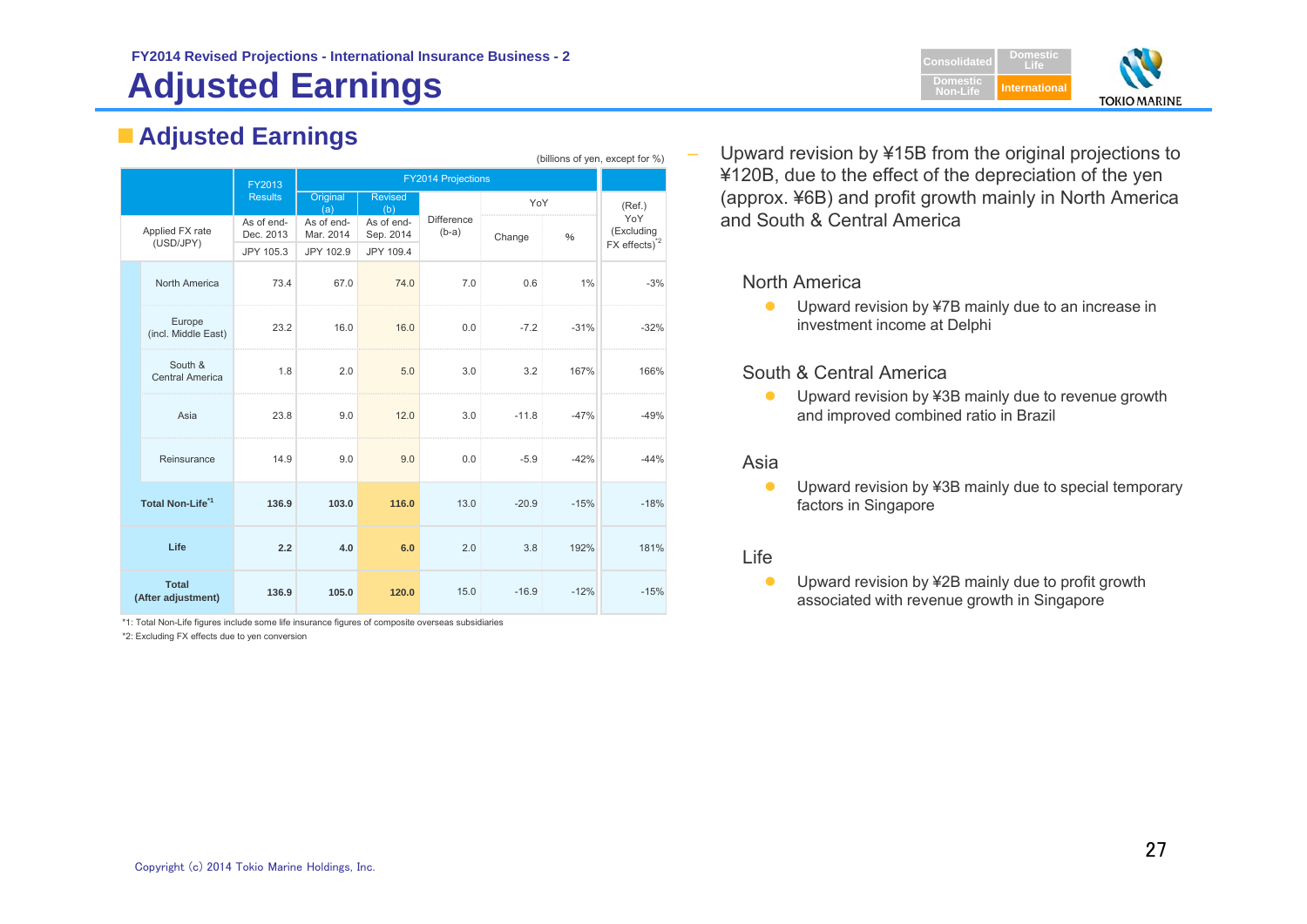

# **Net Premiums Written**

(billions of yen, except for %)

|                                                       | FY2013                  |                         |                         |                              |        |        |                   |
|-------------------------------------------------------|-------------------------|-------------------------|-------------------------|------------------------------|--------|--------|-------------------|
|                                                       | <b>Results</b>          | Original<br>(a)         | Revised<br>(b)          |                              | YoY    |        | (Ref.)            |
| Applied FX rate                                       | As of end-<br>Dec. 2013 | As of end-<br>Mar. 2014 | As of end-<br>Sep. 2014 | <b>Difference</b><br>$(b-a)$ | Change | $\%$   | YoY<br>(Excluding |
| (USD/JPY)                                             | JPY 105.3               | JPY 102.9               | JPY 109.4               |                              |        |        | FX effects)       |
| Philadelphia                                          | 260.8                   | 270.0                   | 293.0                   | 23.0                         | 32.2   | 12%    | 8%                |
| Delphi                                                | 197.7                   | 197.0                   | 214.0                   | 17.0                         | 16.3   | 8%     | 4%                |
| Tokio Marine Kiln (Lloyd's business)<br>(former Kiln) | 130.7                   | 136.0                   | 130.0                   | $-6.0$                       | $-0.7$ | $-1\%$ | $-3%$             |

\* Excluding FX effects due to yen conversion

# **Adjusted Earnings**

(billions of yen, except for %)

|                                                       | FY2013                  |                         |                         |                              |             |        |                   |
|-------------------------------------------------------|-------------------------|-------------------------|-------------------------|------------------------------|-------------|--------|-------------------|
|                                                       | <b>Results</b>          | Original<br>(a)         | <b>Revised</b><br>(b)   |                              | YoY         |        | (Ref.)            |
| Applied FX rate                                       | As of end-<br>Dec. 2013 | As of end-<br>Mar. 2014 | As of end-<br>Sep. 2014 | <b>Difference</b><br>$(b-a)$ | Change<br>% |        | YoY<br>(Excluding |
| (USD/JPY)                                             | JPY 105.3               | JPY 102.9               | JPY 109.4               |                              |             |        | FX effects)       |
| Philadelphia                                          | 36.0                    | 33.0                    | 34.0                    | 1.0                          | $-2.0$      | $-5%$  | $-8%$             |
| Delphi                                                | 33.2                    | 30.0                    | 36.0                    | 6.0                          | 2.8         | 8%     | 4%                |
| Tokio Marine Kiln (Lloyd's business)<br>(former Kiln) | 22.3                    | 16.0                    | 16.0                    | 0.0                          | $-6.3$      | $-27%$ | $-29%$            |

\* Excluding FX effects due to yen conversion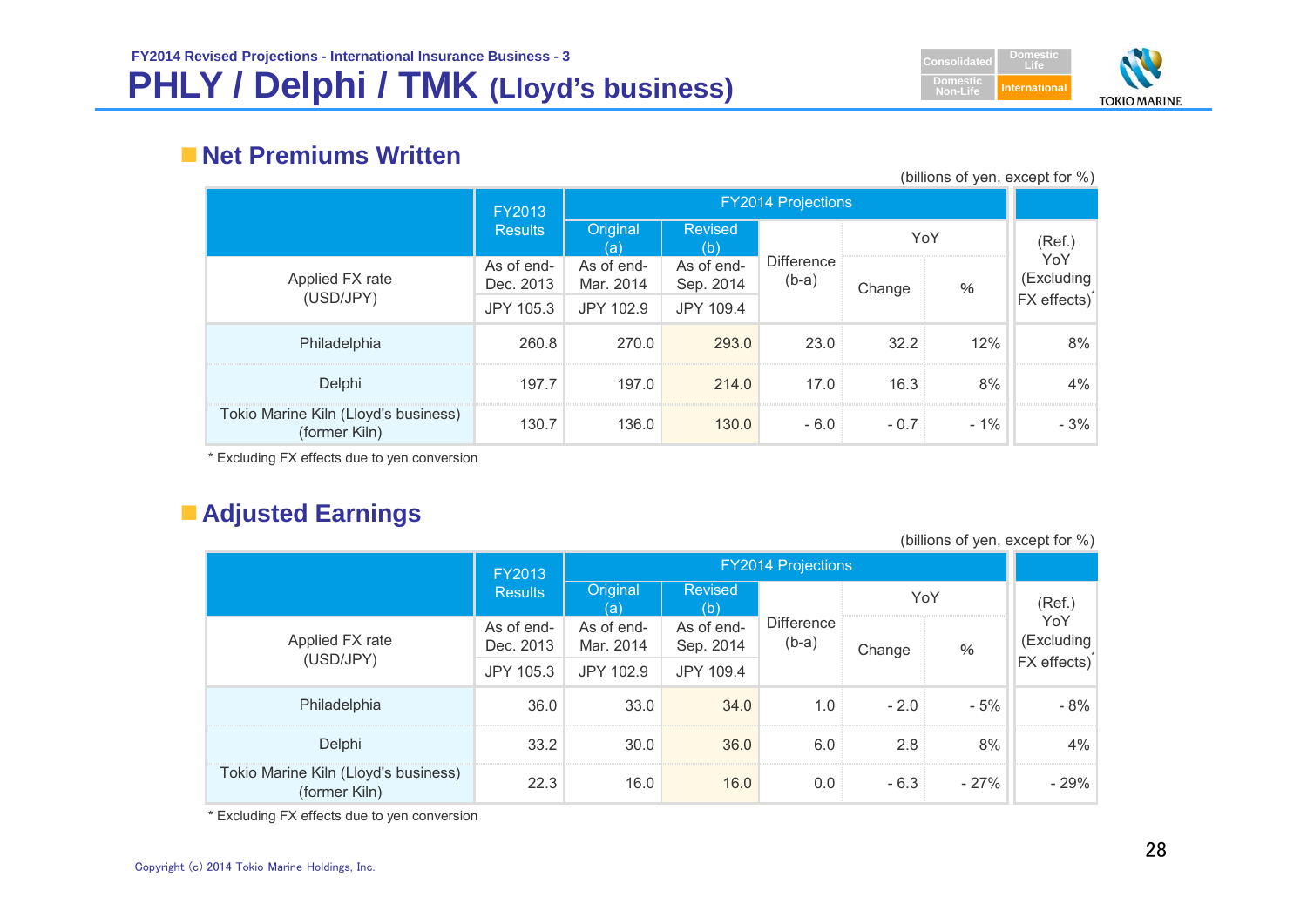

- •**Status of investments in Securitized Products**
- •**Definition of Adjusted Earnings**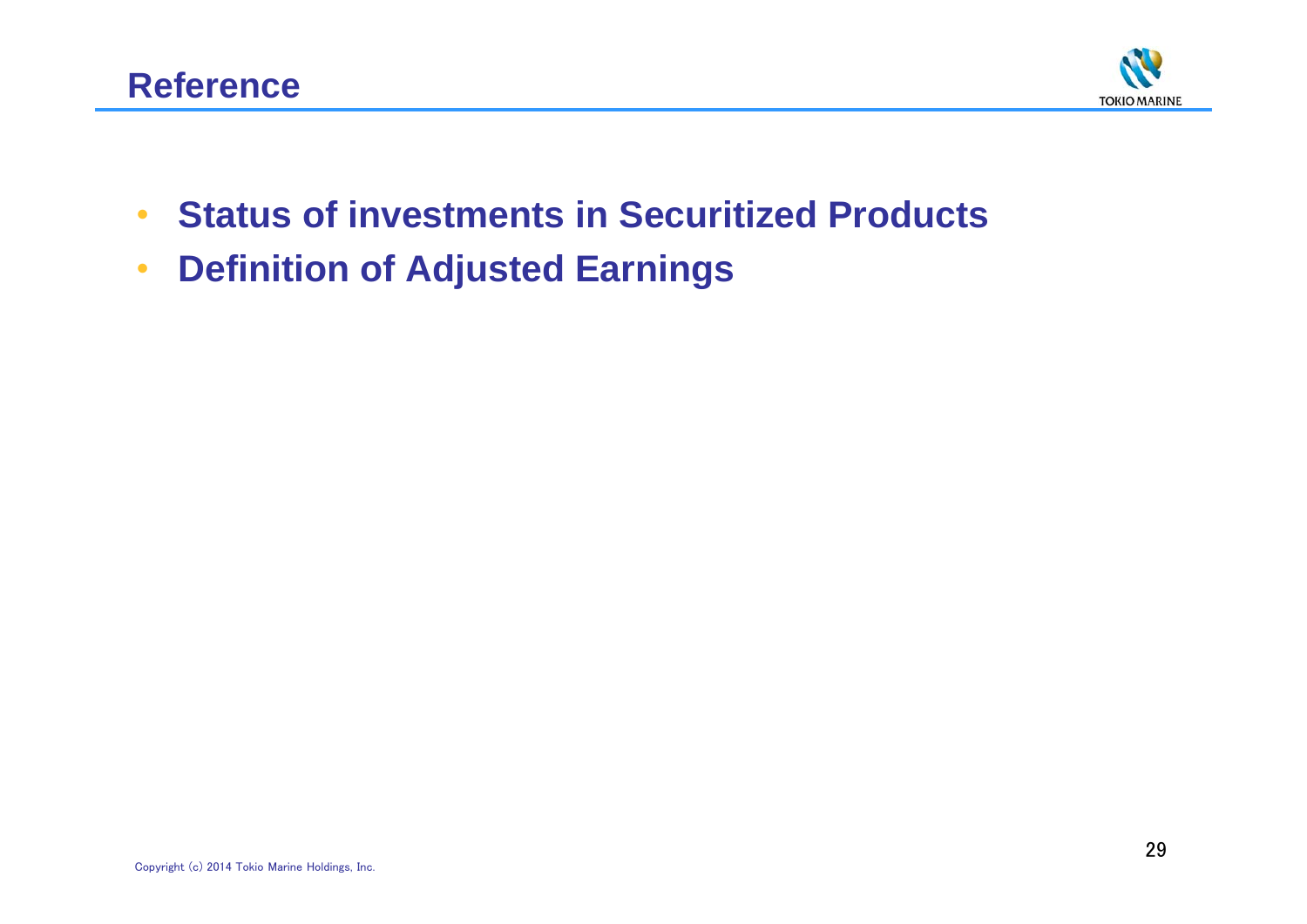

#### $\blacksquare$ **Status of Investments in Securitized Products**

(Sum of major subsidiaries (domestic and overseas) as of the end of 2Q FY2014)

|                                                                    |                                             |                         | (billions of yen)       |
|--------------------------------------------------------------------|---------------------------------------------|-------------------------|-------------------------|
|                                                                    | As of the end of<br>2Q FY2014 <sup>*1</sup> | <b>Domestic Offices</b> | <b>Overseas Offices</b> |
| <b>CDS</b>                                                         | 41.8                                        | 41.8                    |                         |
| <b>AAA</b>                                                         |                                             |                         |                         |
| AA                                                                 |                                             |                         |                         |
| Α                                                                  |                                             |                         |                         |
| <b>BBB</b>                                                         | 41.8                                        | 41.8                    |                         |
| Other than above                                                   |                                             |                         |                         |
| <b>ABS (Securitized products)</b>                                  | 655.5                                       | 21.7                    | 633.7                   |
| Agency MBS <sup>*2</sup>                                           | 136.6                                       |                         | 136.6                   |
| <b>AAA</b>                                                         | 110.4                                       | 20.4                    | 89.9                    |
| AA                                                                 | 15.6                                        |                         | 15.6                    |
| Α                                                                  | 32.9                                        | 1.0                     | 31.9                    |
| <b>BBB</b>                                                         | 71.9                                        |                         | 71.9                    |
| Other than above                                                   | 287.9                                       | 0.2                     | 287.6                   |
| <b>Total</b>                                                       | 697.4                                       | 63.6                    | 633.7                   |
| Financial guarantee reinsurance (relating to securitized products) | 130.6                                       | 130.6                   |                         |

\*1 CDS: Notional value ABS: Market value Financial guarantee reinsurance: Par outstanding

\*2 Agency MBS: MBS by Fannie Mae, Freddie Mac, and Ginnie Mae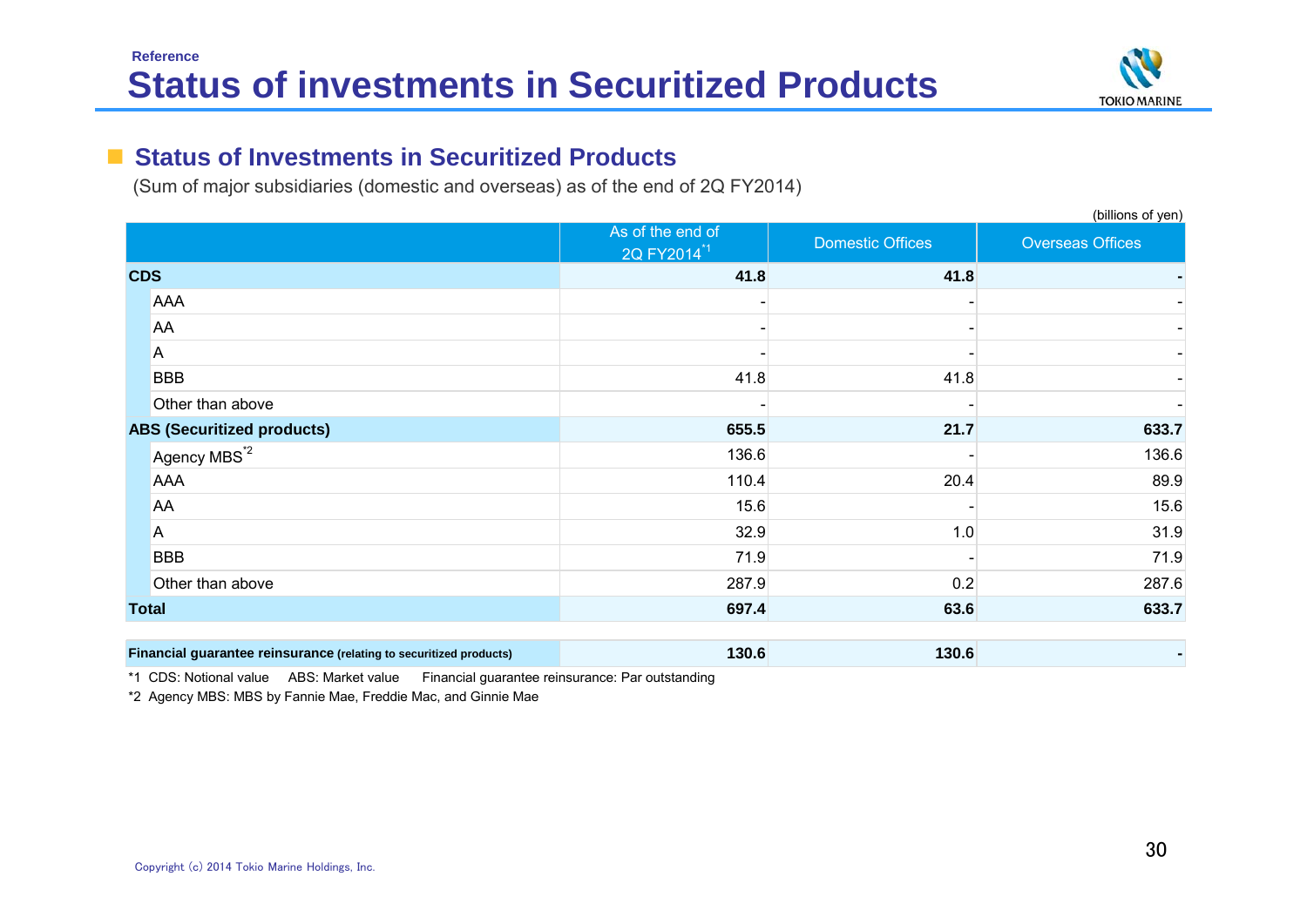# **Reference Definition of Adjusted Earnings**



## **1. Adjusted earnings\*1**

(1) Property and casualty insurance business



(3) Other businesses … Net income determined following financial accounting principles

## **2. Adjusted capital\*1 (average balance basis) 3. Adjusted ROE**

+**Catastrophe** reserves, etc. (2) Life insurance business \*4 (1) Property and casualty insurance business Reserves for price fluctuations Adjusted capital = $\text{Capital}$  +  $\text{Catal}$  + Adjusted capital = $FV^*5$ 

(3) Other businesses … Net assets determined following financial accounting principles



- \*1 Each adjustment is after-tax basis
- \*2 Reversal are subtracted
- \*3 ALM: Asset Liability management Excluded as counter balance items against market value fluctuations of liabilities
- \*4 Calculations are based on net income basis for life insurance companies in certain regions.
- \*5 EV: Embedded Value

An index in which the net asset value and the net present value of profits generated form the existing policies are combined